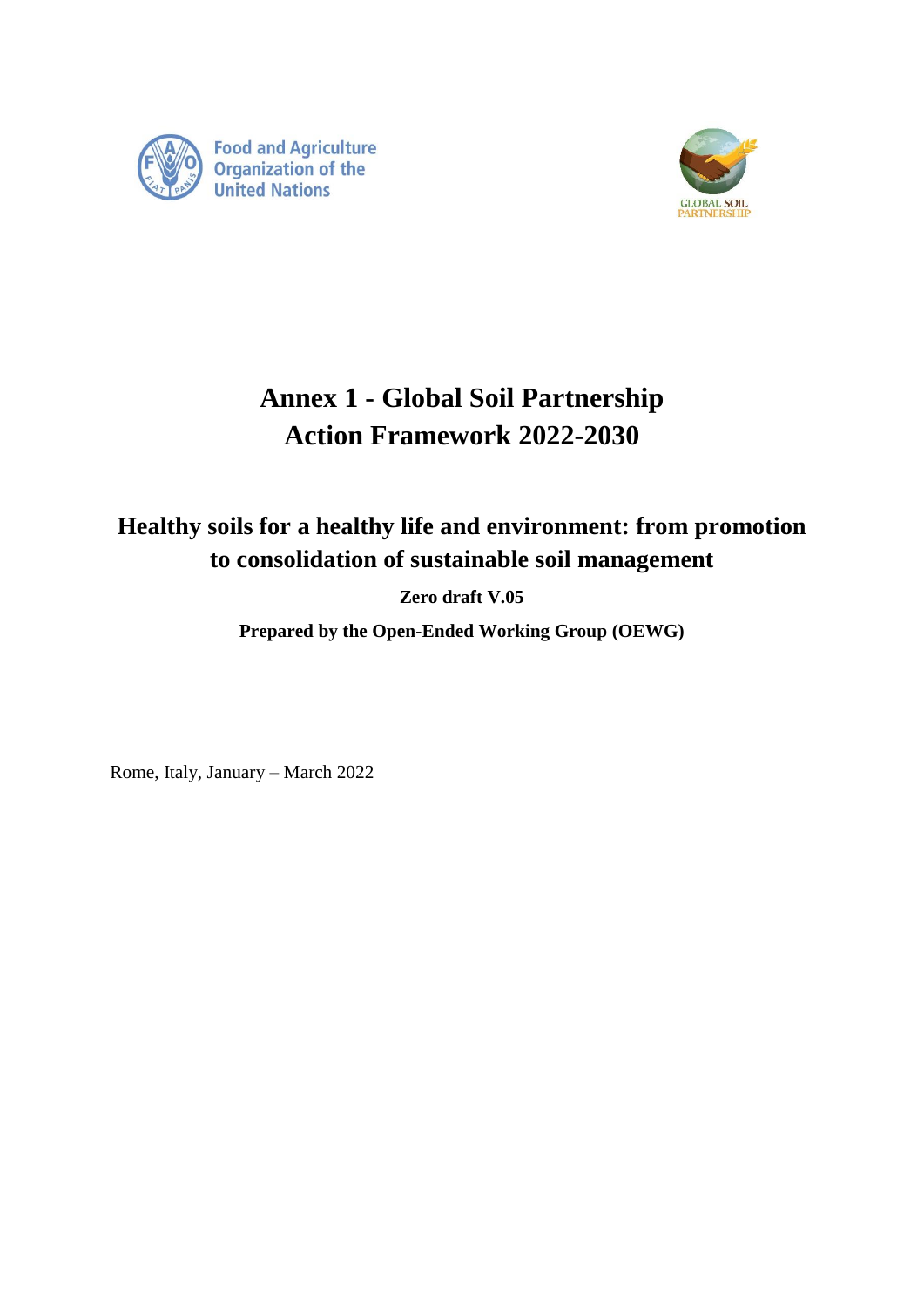# **Contents**

| i.                 |                                                                               |  |
|--------------------|-------------------------------------------------------------------------------|--|
| ii.                |                                                                               |  |
| iii.               |                                                                               |  |
| iv.                |                                                                               |  |
| V.                 |                                                                               |  |
|                    |                                                                               |  |
|                    |                                                                               |  |
| i.                 |                                                                               |  |
| ii.                |                                                                               |  |
| $\overline{111}$ . |                                                                               |  |
| iv.                |                                                                               |  |
|                    | Annex 2. Main findings and recommendations of the GSP stocktaking exercise  4 |  |
|                    |                                                                               |  |
|                    |                                                                               |  |
|                    |                                                                               |  |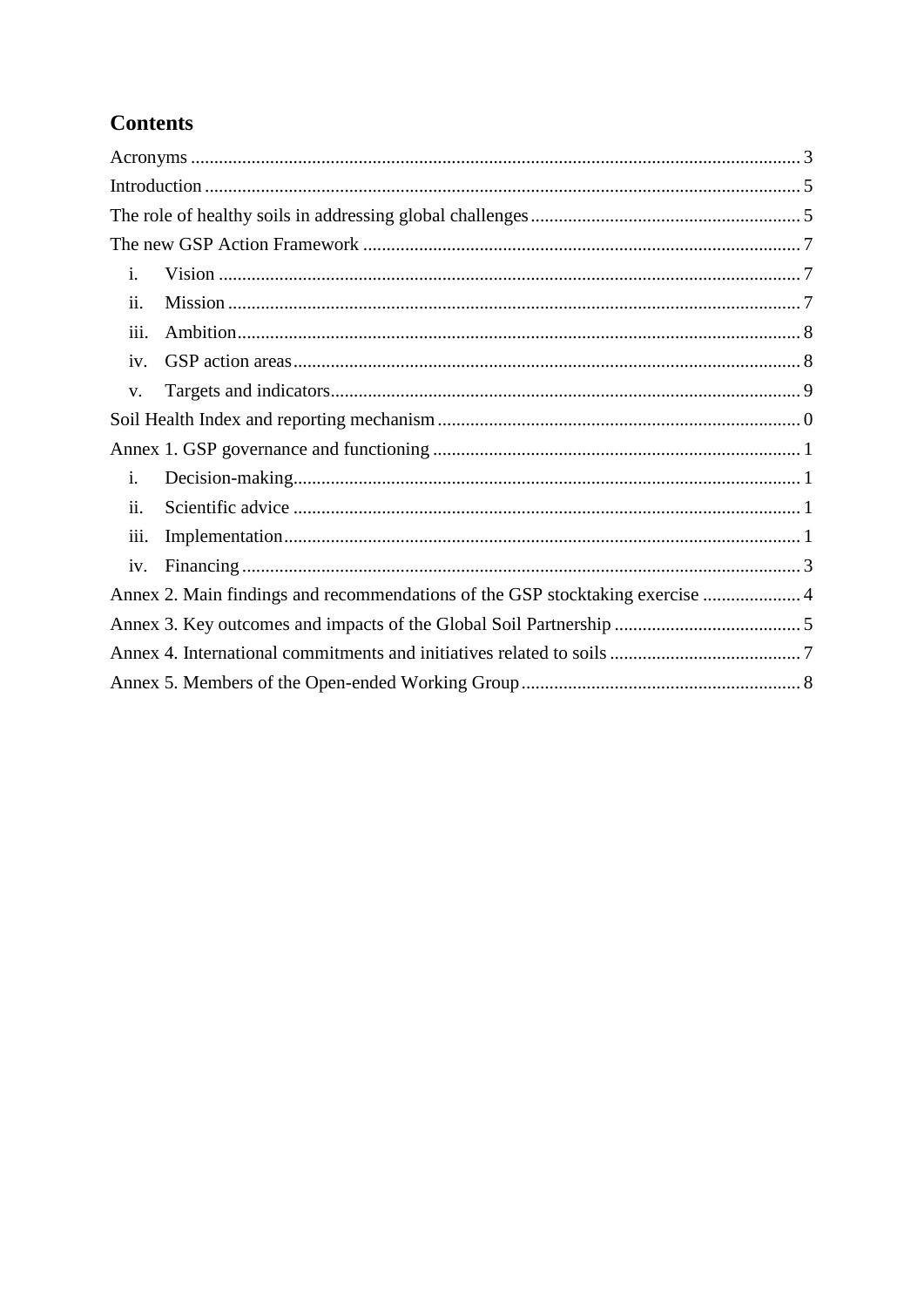# <span id="page-2-0"></span>**Acronyms**

| <b>CBD</b>                  | Convention on Biological Diversity                                                                                    |
|-----------------------------|-----------------------------------------------------------------------------------------------------------------------|
| <b>CFS</b>                  | Committee on Food Security                                                                                            |
| <b>COAG</b>                 | Committee on Agriculture                                                                                              |
| EduSOILS                    | GSP capacity development platform                                                                                     |
| <b>FAO</b>                  | Food and Agriculture Organization of the United Nations                                                               |
| <b>GFFA</b>                 | Global Forum for Food and Agriculture                                                                                 |
| <b>GIP</b>                  | <b>Global Implementation Plans</b>                                                                                    |
| GloSIS                      | Global Soil Information System                                                                                        |
| <b>GLOSOB</b>               | Global Soil Biodiversity Observatory                                                                                  |
| <b>GLOSOLAN</b>             | Global Soil Laboratory Network                                                                                        |
| GSASmap                     | Global Map of Salt-Affected Soils                                                                                     |
| <b>GSOC-MRV</b><br>protocol | Protocol for measurement, monitoring, reporting and verification of soil<br>organic carbon in agricultural landscapes |
| <b>GSP</b>                  | Global Soil Partnership                                                                                               |
| <b>INBS</b>                 | <b>International Network on Black Soils</b>                                                                           |
| <b>INFA</b>                 | <b>International Network on Fertilizer Analysis</b>                                                                   |
| <b>INSAS</b>                | International Network on Salt-affected Soils                                                                          |
| <b>INSII</b>                | International Network of Soil Information Institutions                                                                |
| <b>INSOP</b>                | <b>International Network on Soil Pollution</b>                                                                        |
| <b>IPCC</b>                 | Intergovernmental Panel on Climate Change                                                                             |
| <b>ITPS</b>                 | Intergovernmental Technical Panel on Soils                                                                            |
| <b>KPI</b>                  | Key performance indicator                                                                                             |
| <b>NETSOB</b>               | International Network on Soil Biodiversity                                                                            |
| <b>NGO</b>                  | Non-governmental organization                                                                                         |
| <b>NSP</b>                  | National Soil Partnership                                                                                             |
| <b>OEWG</b>                 | Open-ended Working Group                                                                                              |
| PT                          | Proficiency test                                                                                                      |
| <b>RECSOIL</b>              | Recarbonization of global soils initiative                                                                            |
| Rev-WSC                     | <b>Revised World Soil Charter</b>                                                                                     |
| <b>RSP</b>                  | Regional Soil Partnership                                                                                             |
| <b>SDG</b>                  | Sustainable Development Goal                                                                                          |
| <b>SEEA</b>                 | System of Environmental Economic Accounting                                                                           |
| <b>SHI</b>                  | Soil Health Index                                                                                                     |
| <b>SoiLEX</b>               | Database on soil related legal instruments and soil governance                                                        |
| <b>SOILSTAT</b>             | GSP system for monitoring, forecasting and reporting periodically on the<br>status of global soil resources           |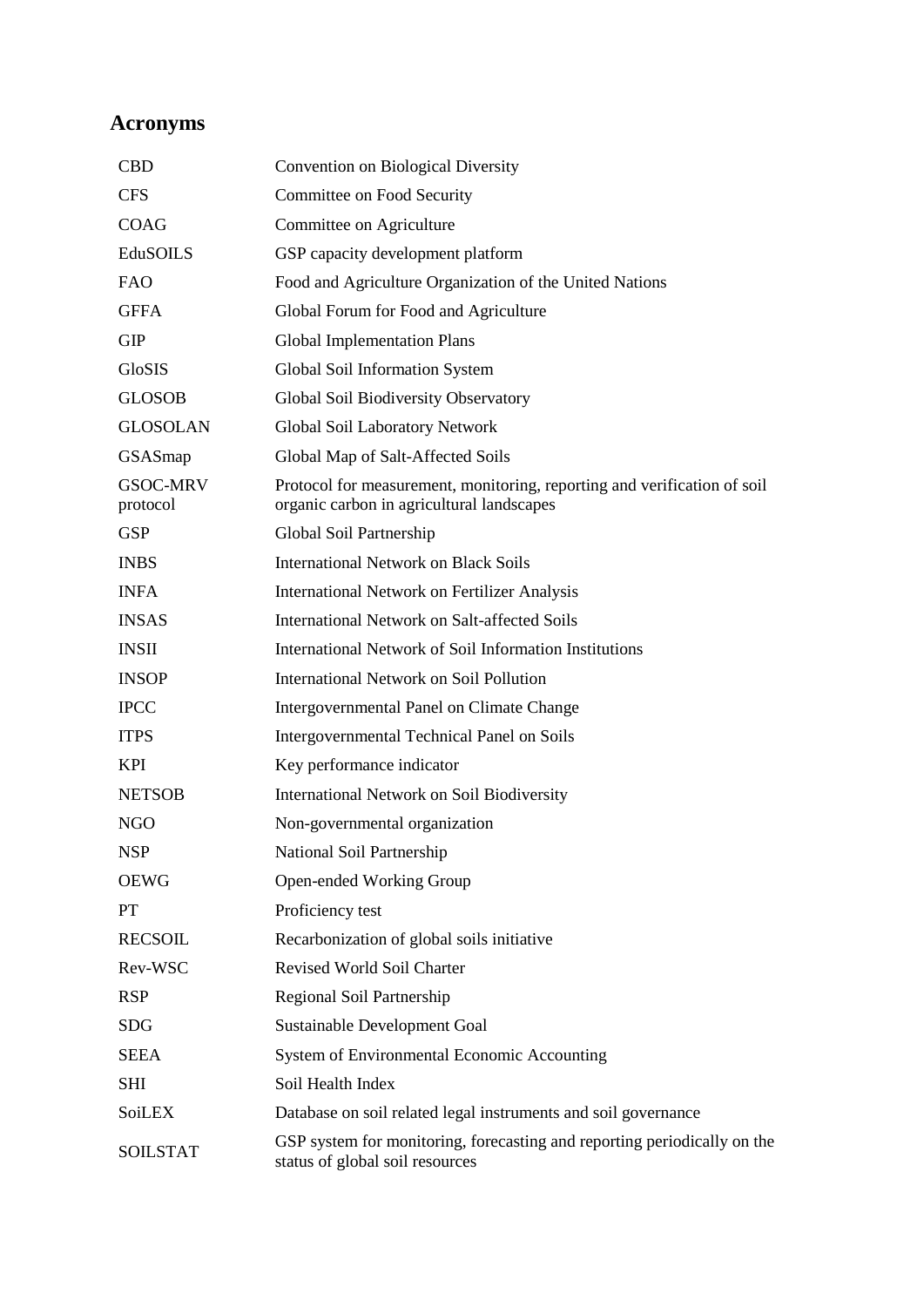| Standard operating procedure                                                                |
|---------------------------------------------------------------------------------------------|
| Sustainable soil management                                                                 |
| Terms of Reference                                                                          |
| <b>United Nations</b>                                                                       |
| UN Convention to Combat Desertification                                                     |
| United Nations Environment Programme                                                        |
| UN Framework Convention on Climate Change                                                   |
| Voluntary Guidelines on Responsible Governance of Tenure of Land,<br>Forestry and Fisheries |
| <b>Voluntary Guidelines for Sustainable Soil Management</b>                                 |
| Working group                                                                               |
|                                                                                             |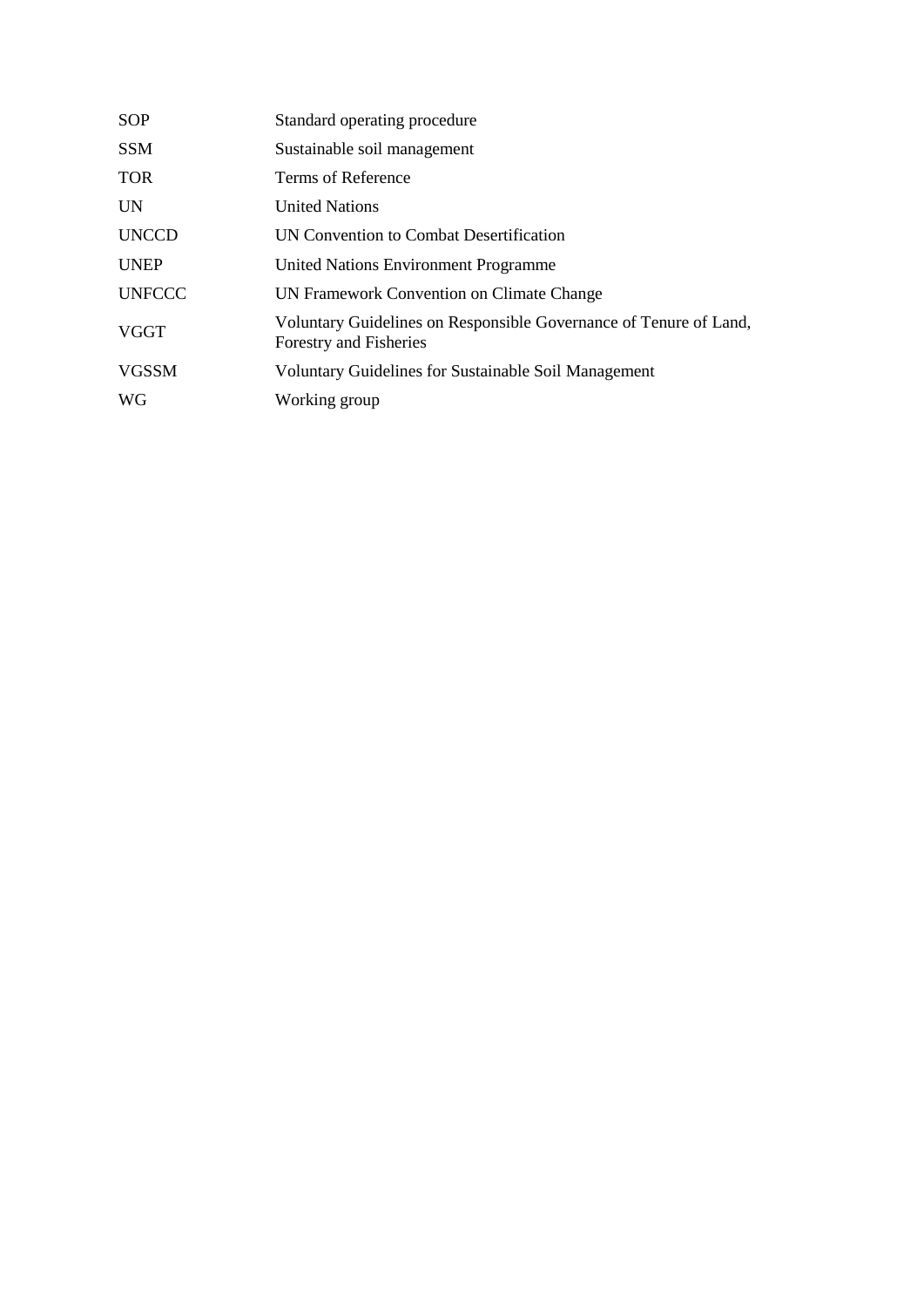## <span id="page-4-0"></span>Introduction

The Global Soil [Partnership](https://www.fao.org/global-soil-partnership/about/why-the-partnership/en/) (GSP) was established in December 2012 when Members of the Food and Agriculture Organization of the United Nations (FAO) endorsed its [Terms](https://www.fao.org/3/a-az891e.pdf) of [Reference](https://www.fao.org/3/a-az891e.pdf) (ToRs) at the 145<sup>th</sup> FAO Council.

As stated in the ToRs, the GSP aims to promote sustainable soil management (SSM) and to improve the governance of the world's soil resources. The GSP is an interactive, responsive, and voluntary partnership, open to governments, regional organizations, institutions, and other stakeholders at various levels (see details on the GSP's governance and functions in **Annex 1**).

In 2019, FAO Members and partners agreed to review the progress made by the GSP to date in order to envisage a new consolidation phase (see the report of the  $7<sup>th</sup>$  session of the GSP Plenary [Assembly\)](https://www.fao.org/3/ca5983en/ca5983en.pdf). Th[e stocktaking exercise](https://www.fao.org/fileadmin/user_upload/GSP/eighth_PA/GSPPA_VIII_2020_2.pdf) (semi-evaluation) noted that the GSP was instrumental in positioning soils on the global agenda, including on the 2030 Agenda for Sustainable Development and similar international agreements. It made a series of recommendations (see [Annex 2\)](https://unfao.sharepoint.com/sites/NSL/GSP/Plenary_Assembly/010_Plenary_Assembly_X/001_Document/ODG_cleared/GSPPA_X_2022_2.docx#annex1_an2), including the need to move from pillars to a more outcome-oriented framework and to explore the institutionalization of the Partnership into a statutory body within the FAO.

In response to these recommendations, a new action [framework](https://www.fao.org/3/cb6566en/cb6566en.pdf) for the GSP for 2022-2030 focused on healthy soils was drafted by the GSP Secretariat and the Intergovernmental Technical Panel on Soils (ITPS) and presented to the 9<sup>th</sup> GSP Plenary Assembly (PA). At this session, the GSP's PA [recommended](https://www.fao.org/3/cb7375en/cb7375en.pdf) the establishment of an Open-ended Working Group (OEWG) to review and finalize the new GSP Action Framework 2022-2030 following an inclusive process and submit it for consideration by the  $10<sup>th</sup> GSP PA$ .

This framework was developed by the OEWG [\(see annex 5\)](https://unfao.sharepoint.com/sites/NSL/GSP/Plenary_Assembly/010_Plenary_Assembly_X/001_Document/ODG_cleared/GSPPA_X_2022_2.docx#annex1_an5) and was submitted to the  $10<sup>th</sup> GSP$ PA and the 28<sup>th</sup> session of the Committee on Agriculture (COAG) for their consideration and endorsement. Upon endorsement, the GSP PA may designate an ad-hoc technical working group to complete the work on indicators and develop a reporting system to be submitted to the  $11<sup>th</sup> PA$ .

Moreover, and in accordance with the outcomes of the GSP institutionalization process, the ToRs of the GSP shall be revised accordingly and submitted for approval by the FAO Council or, if applicable, the Conference, including prior submission to the Programme Committee and Finance Committee.

# <span id="page-4-1"></span>The role of healthy soils in addressing global challenges

The current era is characterized by massive global phenomena such as food insecurity and malnutrition, poverty, climate change, biodiversity loss, land degradation, pollution, the modification of water and nutrients cycles, and widespread disease outbreaks. Society needs to adapt to, and mitigate, these phenomena, in addition to restoring degraded land, soil and natural systems to make them more resilient and sustainable. The role of healthy soils in human and environmental health also needs to be reinforced. Healthy soils provide safe and nutritious food and support healthy populations and ecosystems. The "One Health" approach must therefore include actions related to SSM.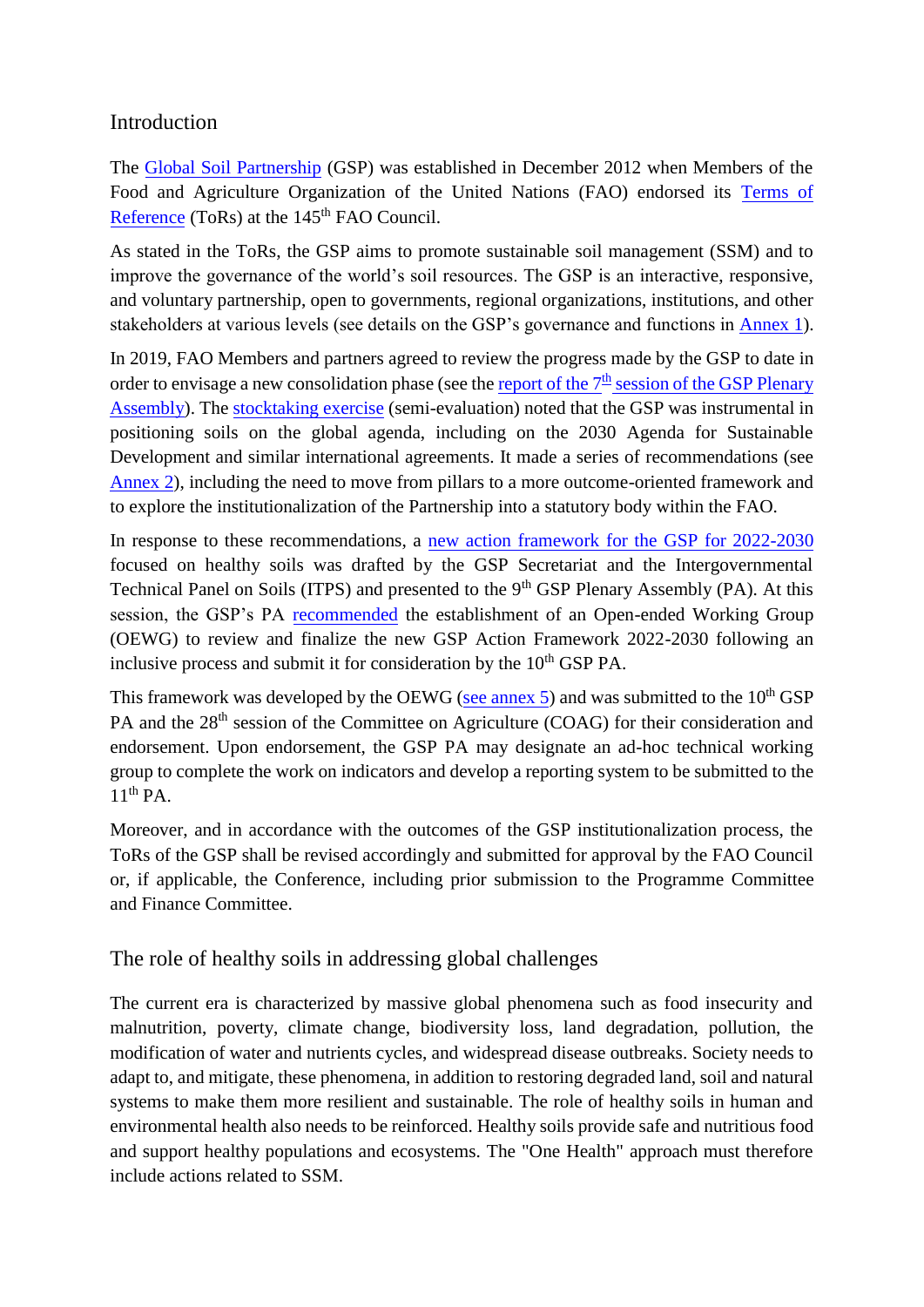The improvement of soil governance and adoption of SSM play a major role in addressing these global challenges. The ITPS defines healthy soils as those with the ability to sustain the productivity, diversity, and environmental services of terrestrial ecosystems<sup>1</sup>, in line with the UN Sustainable Development Goals (SDGs). While in their natural state soils vary in their levels of biodiversity, fertility and productivity, all healthy soils function within the environment in which they have evolved in the provision of ecosystem services. The health of all soils can be maintained under sustainable management. Unhealthy soils are less resilient and have lost their natural levels of biodiversity, fertility and/or productivity. Moreover, they are no longer resilient to further degradation, and thus are no longer able to provide vital ecosystem services.

The ecosystem functions and services provided by healthy soils are essential to addressing and minimizing the impacts of these global challenges. Soil is the foundation of the global food system and the main source of nutrients that enables the world´s cropping systems and by extension, livestock systems to produce calories, protein and a number of other nutrients and bioactive compounds. After oceans, soil is the largest active store of carbon and a crucial determinant of the climate system. Healthy soils also regulate the global water cycle, including water storage and filtration. Soils store water enabling life to exist, even during dry periods, and also acts as a buffer against flooding. Above and belowground biodiversity is vital to ensure healthy soils and the ecosystems upon which we humans and many other organisms depend on. Soil biodiversity contributes to the cycling of nutrients and carbon, helps regulate the occurrence of pests and diseases, and serves as a source of pharmaceuticals. Furthermore, soils provide building materials, fuel and fiber and numerous minerals. They underpin human infrastructure, safeguard ecosystems functions, are part of and contribute to the beauty of landscapes and preserve our cultural heritage.

As reported in the **Status of the World's Soil Resources report (SWSR)<sup>2</sup>, the world's soils are** at risk, with one third of the world's soils in poor or very poor condition and suffering from one or multiple degradation processes, including but not limited to: erosion, the loss of soil organic carbon (SOC) and biodiversity, pollution, acidification, nutrient imbalance, salinization and sodification, soil sealing, waterlogging and compaction. In addition, soils are under increasing pressure from a continuous rising demand for food, feed, fiber, biofuel and other raw materials and feedstock needed to feed a growing global population. The impacts of climate change and extreme weather events, like droughts and floods, are exacerbating soil degradation processes. Simultaneously, unsustainable food and land management systems are also contributing to greenhouse gas emissions (GHGs) and climate change.

To ensure healthy and sustainable soil resources and address current global challenges, greater efforts are needed to halt and reverse soil degradation and to increase investment in soil assessment and monitoring, and SSM.

 $\overline{a}$ 

<sup>&</sup>lt;sup>1</sup> FAO, 2020. Intergovernmental Technical Panel on Soils | Soil Letters #1. Towards a definition of soil health. Rome, Italy. Also available at<https://www.fao.org/documents/card/en/c/cb1110en>

<sup>&</sup>lt;sup>2</sup> FAO and ITPS. 2015. Status of the World's Soil Resources (SWSR) – Main Report. Food and Agriculture Organization of the United Nations and Intergovernmental Technical Panel on Soils, Rome, Italy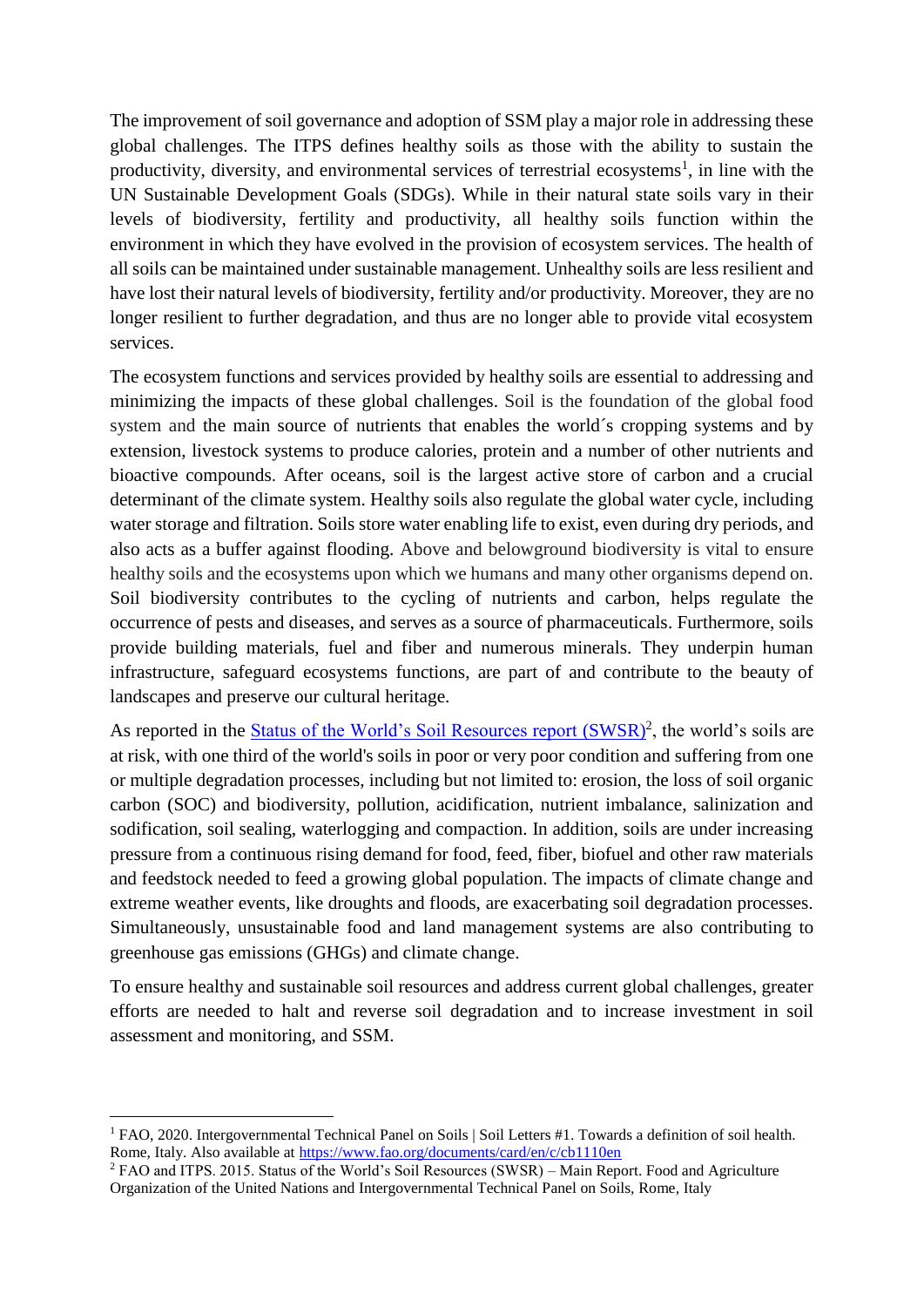# <span id="page-6-0"></span>The new GSP Action Framework

Following the recommendation of the GSP stocktaking exercise, a consolidation phase is proposed to be guided by a new Action Framework that focuses on addressing the global societal and environmental challenges by improving soil health and mitigating soil threats by scaling up global SSM.

This Action Framework acknowledges and builds on the key achievements and results of the GSP over the last ten years (for more details on key achievements see [Annex 3\)](https://unfao.sharepoint.com/sites/NSL/GSP/Plenary_Assembly/010_Plenary_Assembly_X/001_Document/ODG_cleared/GSPPA_X_2022_2.docx#annex1_an3). It also recognized the role of the many existing international commitments and initiatives (see **Annex 4**), which partially recognize the role of soils in addressing global challenges but whose implementation is still rudimentary.

The commitment of many countries in the world to the cause of soil health, security and function was confirmed at the Global Forum for Food and Agriculture's (GFFA) 14<sup>th</sup> Berlin Agriculture Ministers' Conference in January 2022. The agreed communiqué by the 68 agriculture ministers stressed that healthy soils are key in addressing and combating the wide-ranging global challenges of our times, in particular the production of sufficient nutritious and safe food, adaptation to and mitigation of climate change, and the halting and reversal of biodiversity loss. The Communiqué adopted at the  $14<sup>th</sup> GFA$ calls for actions to restore soil health and for all nations to adopt SSM. The GSP's proposed new Action Framework is aligned to this call for action by translating it into concrete actions on the ground.

However, in many of the international commitments mentioned above, soil is not adequately anchored (e.g. through measurable specific targets and indicators) and therefore does not allow for the recognition of its' full potential and the need for protection and conservation. The GSP must therefore act as a global voice to give adequate recognition to healthy soils and promote their sustainable management, conservation, rehabilitation, and restoration in line with these agreements. The GSP must fill the current gap in the assessment and monitoring of soil status and trends and develop specific measurable and harmonized targets and indicators. To achieve these goals, the GSP must work in close cooperation with the existing conventions, partnerships, and initiatives to ensure that soil is recognized on all dimensions.

<span id="page-6-1"></span>**i.** Vision

A world in which soils are healthy and resilient, ensuring the sustained provision of ecosystem functions and services for all, leaving no one behind.

#### To this end, the GSP must work to **improve and maintain the health of at least 50 percent of the world's soils by 2030**.

<span id="page-6-2"></span>**ii.** Mission

To facilitate improved governance of the planet's limited soil resources and guarantee the provision of healthy soils for a food secure world, as well as support other essential ecosystem functions and services, in accordance with the sovereign right of each State over its' natural resources.

Effective soil governance requires the involvement of all stakeholders – politicians, practitioners, scientists, publics and private entities, as well as consumers – many of whom are not always aware of the medium or long-term impact of their activities on soils nor of the existing legal instruments that regulate their activities. Improved soil awareness, on every level, is therefore a key requirement for strengthening soil governance. Continuous awareness raising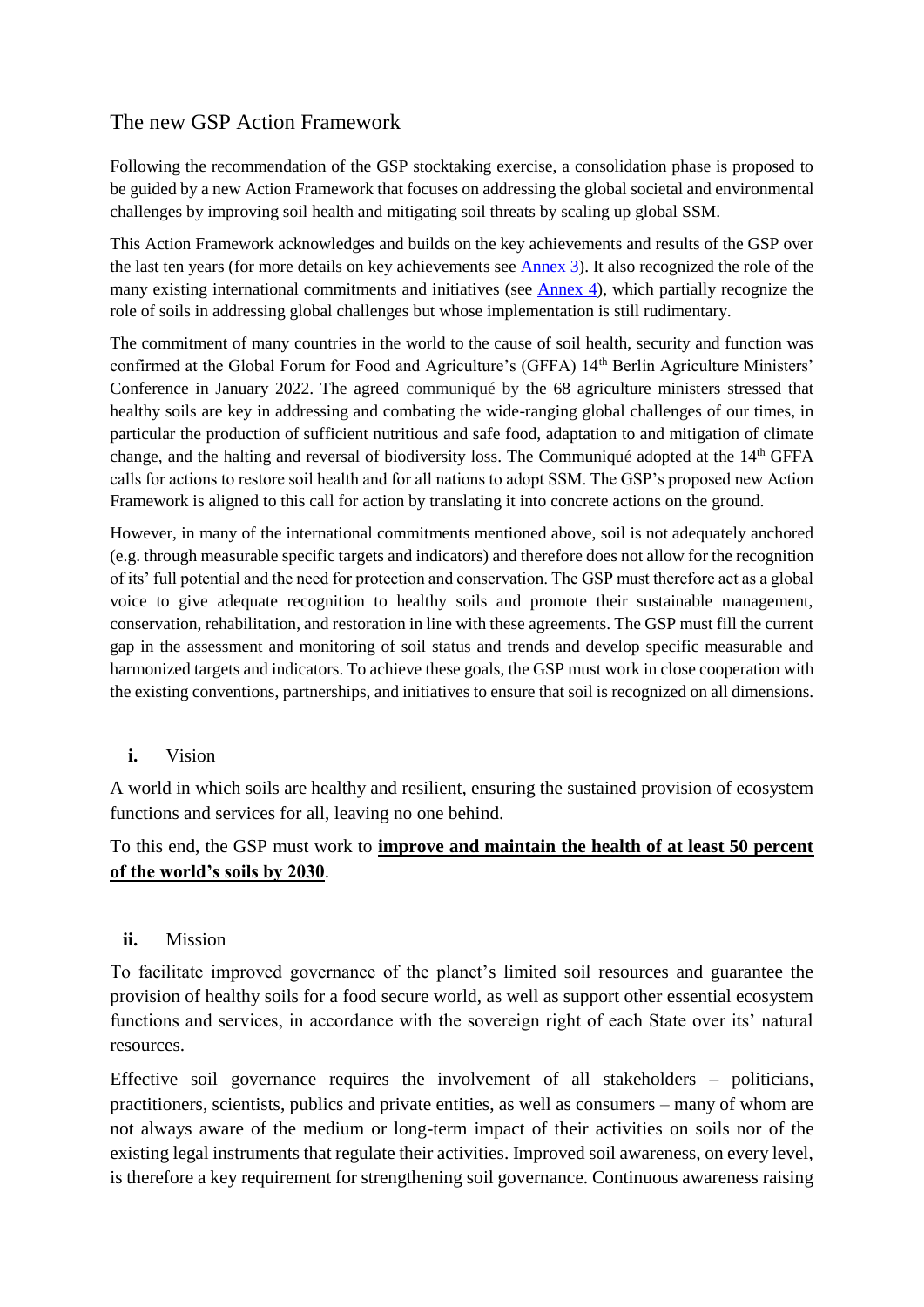on soils and their functions and improved soil education and literacy on SSM are a sine qua non conditions for achieving the GSP's mission.

#### <span id="page-7-0"></span>iii. Ambition

To contribute to unlock the potential of healthy soils and scale-up SSM approaches to meet local needs and respond to the daunting array of global challenges. This overall ambition will require very decisive changes this decade based on action at national and local levels.

A clear ambition shared by all GSP members and partners, with quantifiable goals, targets and indicators will enable the state of soils to be assessed and monitored and the progress made by individual members and partners in achieving the vision of healthy soils to be recognized. This will lead to the identification of priority areas of work and regions where further commitment, collaboration and investment are needed to address the various threats to soil health that are unevenly distributed. Activities to promote and maintain soil health must be implemented by all GSP members and partners, ensuring that no region or country is left behind.

#### <span id="page-7-1"></span>**iv.** GSP action areas

 $\overline{a}$ 

To further develop the GSP towards a flexible action-oriented or outcomes-oriented approach<sup>3</sup>, by renaming and refining the existing pillars into "action areas" which can be dynamic and responsive towards the needs of stakeholders and global challenges. This approach will give continuity to the foundational work of the GSP and allow the GSP Action Framework 2022- 2030 to align with the global agendas listed in [Annex 4 in a productive manner.](https://unfao.sharepoint.com/sites/NSL/GSP/Plenary_Assembly/010_Plenary_Assembly_X/001_Document/ODG_cleared/GSPPA_X_2022_2.docx#annex1_an4)

An action-oriented strategy will generate increased knowledge and awareness that facilitates greater societal engagement and participation, as well as Resource Mobilization by clearly setting out how and to what extent healthy soils can contribute to addressing key global challenges. In this regard, the GSP must provide the necessary expertise, participation, and solutions.

Figure 1 depicts how the vision, mission and ambition of this Action Framework can be achieved, by articulating actions to halt and reverse soil degradation through SSM and achieve healthy soils that contribute to address other environmental challenges by encompassing all the cross-cutting aspects represented by the pillars. The Action Framework is based on six action areas to be developed and implemented by the GSP networks:

- Sustainably manage and restore soils for the provision of ecosystem services.
- Strengthen soil governance.
- Promote knowledge and literacy on soils.
- Promote awareness raising and advocacy on soil health.
- Assess, map, and monitor soil health in a harmonized way.
- Foster technical cooperation including among genders and youth.

<sup>&</sup>lt;sup>3</sup> Further details on the recommendations of the stocktaking exercise and justification can be found in <u>Annex 2</u>.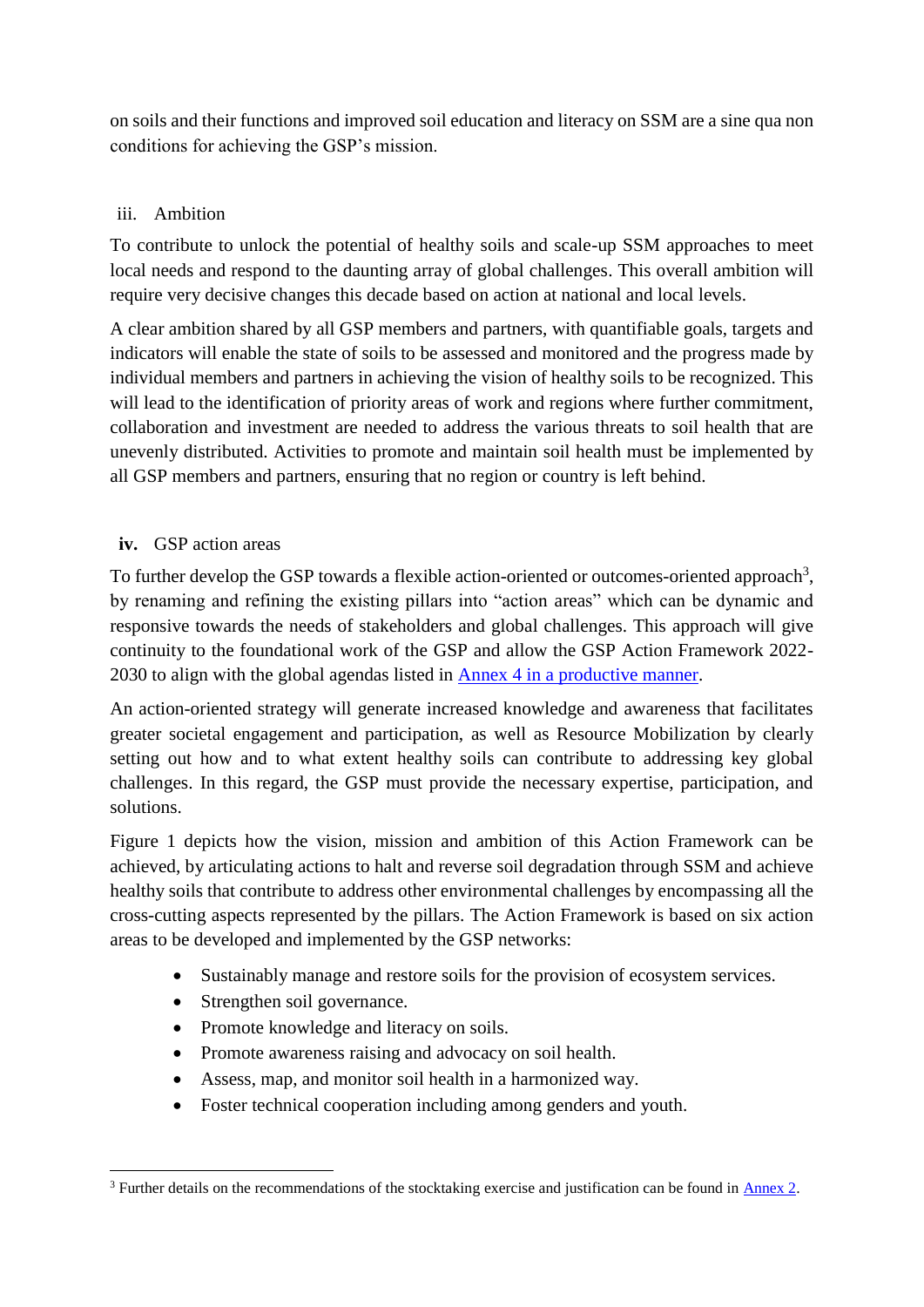#### <span id="page-8-0"></span>**v.** Targets and indicators

The development and collection of quantifiable information on the impact of the GSP on the status and trends of soil health and on people's lives, as well as on the capacity of countries to collect data and information to assess and monitor soils, would provide a real measure of the impact of the GSP on SSM and soil governance. The quantification of impacts would also facilitate Resource Mobilization efforts, increase ownership and multiply the reach of the Partnership's activities.

The development and adoption of targets and indicators in line with international agreements particularly the three Rio Conventions and the SDGs and others more specific to the status of soils and the adoption of SSM will allow for a more comprehensive assessment and monitoring of soil health and its' contribution to all global environmental challenges. Concrete targets addressing the cross-cutting nature of soils and their relevance to the achievement of the conventions' goals will allow all parties of the Rio Conventions to expand on established national to global monitoring related to soils and measure the positive impacts of soil healthrelated synergies resulting from interaction with the other bodies.

In addition, to ensure the sustainability of the positive impact of SSM and GSP actions on the ground, it is necessary to consolidate soil governance within responsible land governance. To this end, the GSP should seek to reinforce cooperation with the Committee on World Food Security (CFS) and work towards the integration of the [Voluntary Guidelines on the](https://www.fao.org/3/i2801e/i2801e.pdf)  [Responsible Governance of Tenure of Land, Fisheries and Forests](https://www.fao.org/3/i2801e/i2801e.pdf) (VGGT) and the [Voluntary](https://www.fao.org/3/bl813e/bl813e.pdf)  [Guidelines for Sustainable Soil Management](https://www.fao.org/3/bl813e/bl813e.pdf) (VGSSM) as land tenure constitutes a prerequisite for promoting the adoption of good practices.

The selection of feasible indicators has been a challenge for the soil science community and requires both an in-depth analysis based on national commitments and capacities as well as a focus on harmonization and comparability across countries to communicate the global scope of the challenge and the progress being made to address it.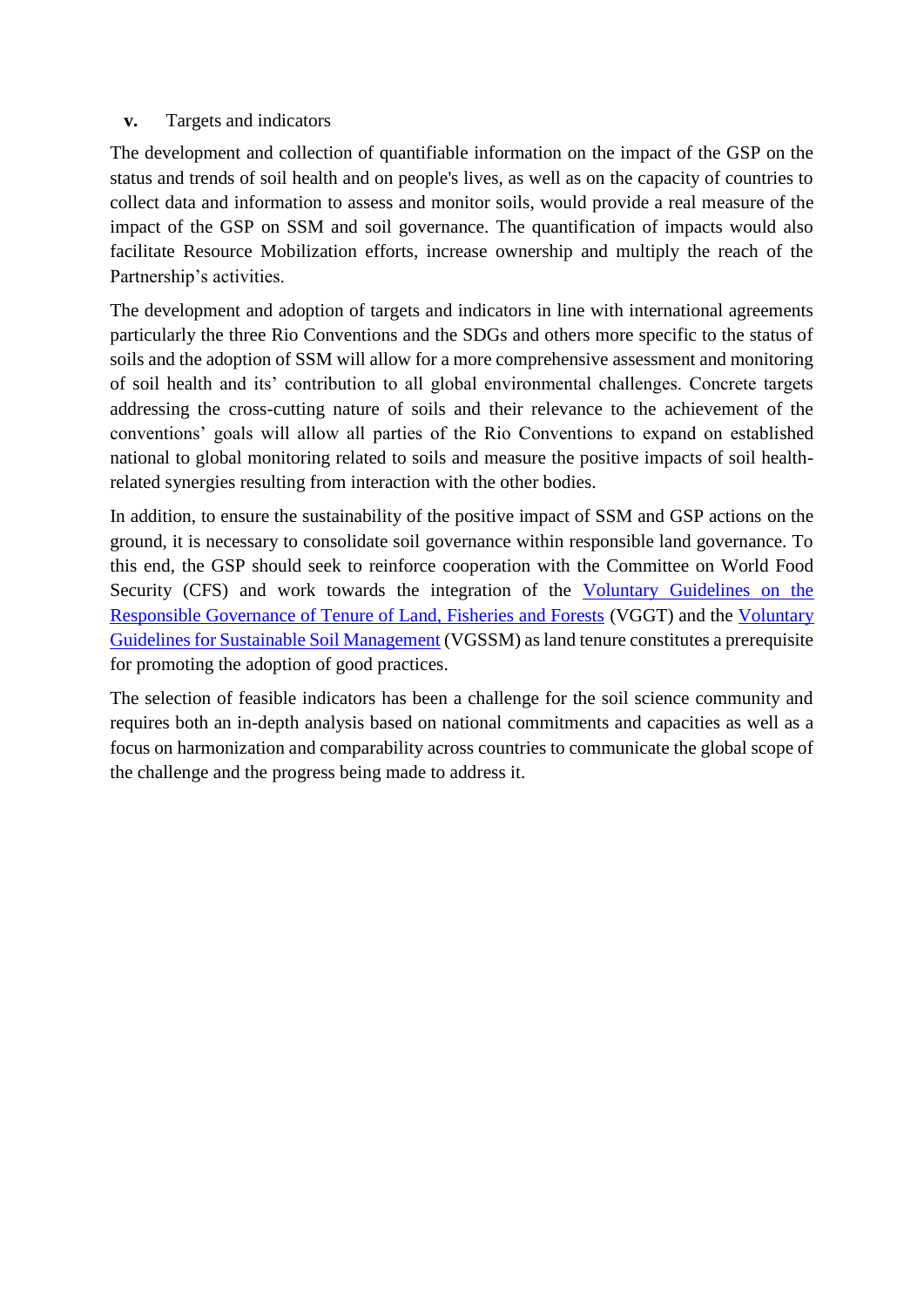

*Figure 1. GSP Action Framework*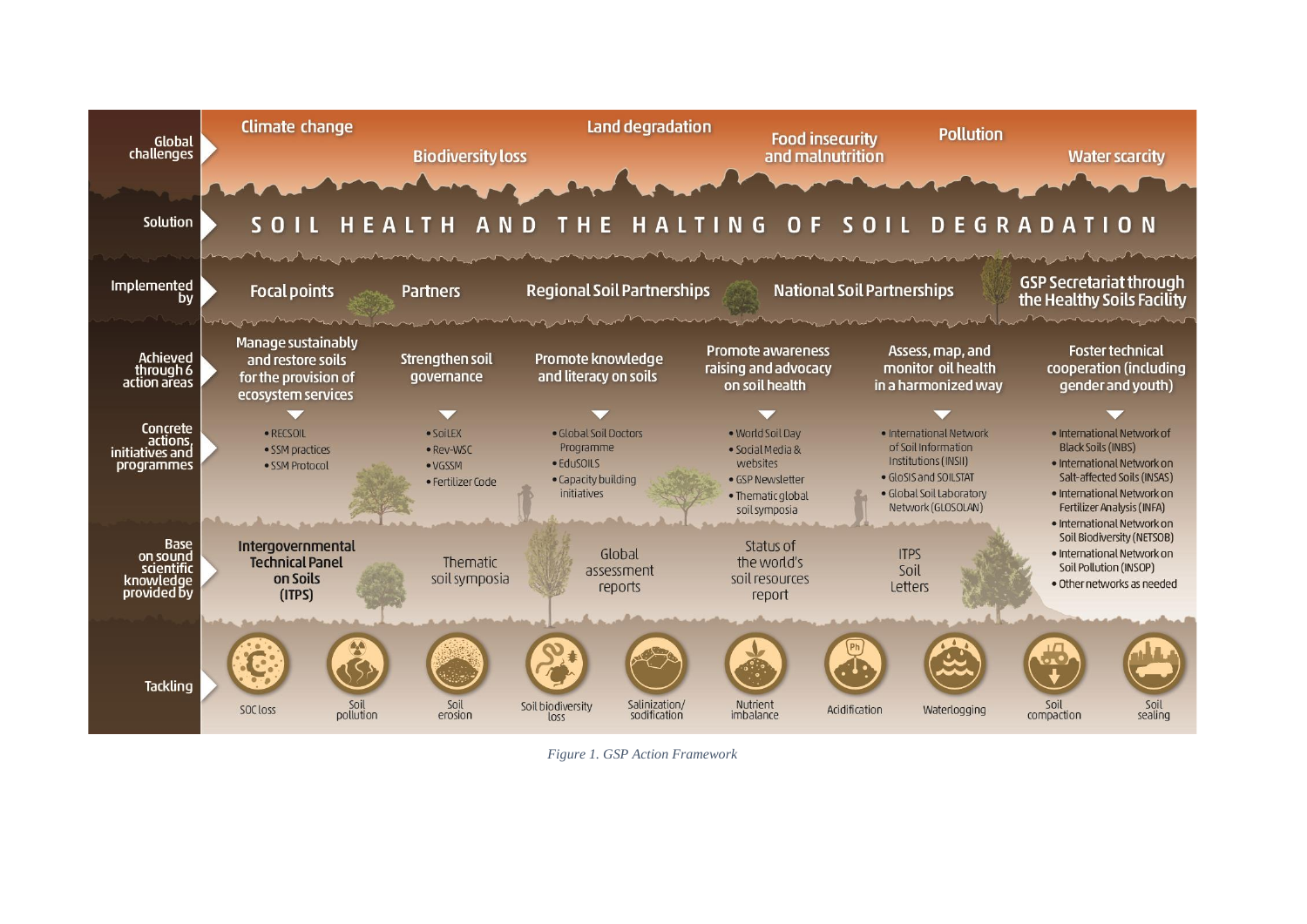This Action Framework will establish key performance indicators (KPIs) for the GSP (See table 1). KPIs are the critical quantifiable indicators of progress toward an intended result and will be used to gauge the long-term performance of the GSP and its' actions. KPIs provide a focus for strategic and operational improvement, create an analytical basis for decision-making and help focus attention on what matters most. The KPIs will be further developed by a dedicated technical working group and with the support of the ITPS and all GSP technical Networks.

The establishment of baselines for the targets and indicators should be rooted in existing information including the 2015 Status of the World's Soil Resources report (SWSR), [the State](https://www.fao.org/documents/card/en/c/CB1928EN/)  of knowledge of soil biodiversity – [Status, challenges and potentialities,](https://www.fao.org/documents/card/en/c/CB1928EN/) th[e Global Assessment](https://www.fao.org/documents/card/en/c/cb4894en/)  [of Soil Pollution](https://www.fao.org/documents/card/en/c/cb4894en/) and the global data products including the [Global soil organic carbon map,](http://54.229.242.119/GSOCmap/) the [Global map of salt-affected soils,](https://www.fao.org/soils-portal/soil-survey/soil-maps-and-databases/global-map-of-salt-affected-soils/zh/) the [Global soil organic carbon sequestration potential map,](https://www.fao.org/soils-portal/soil-survey/mapas-historicos-de-suelos-y-bases-de-datos/global-soil-organic-carbon-sequestration-potential-map-gsocseq/es/) and other products under development. Regional and national-specific aspects and challenges will require stronger engagement within the Regional Soil Partnerships (RSPs), and thus support coordination between such partnerships and the GSP Secretariat needs to be strengthened. In countries where the lack of data has prevented such comprehensive analyses and data products, special efforts will be made to support the collection and generation of soil data. The establishment of baselines should go hand-in-hand with the development of national soil monitoring systems.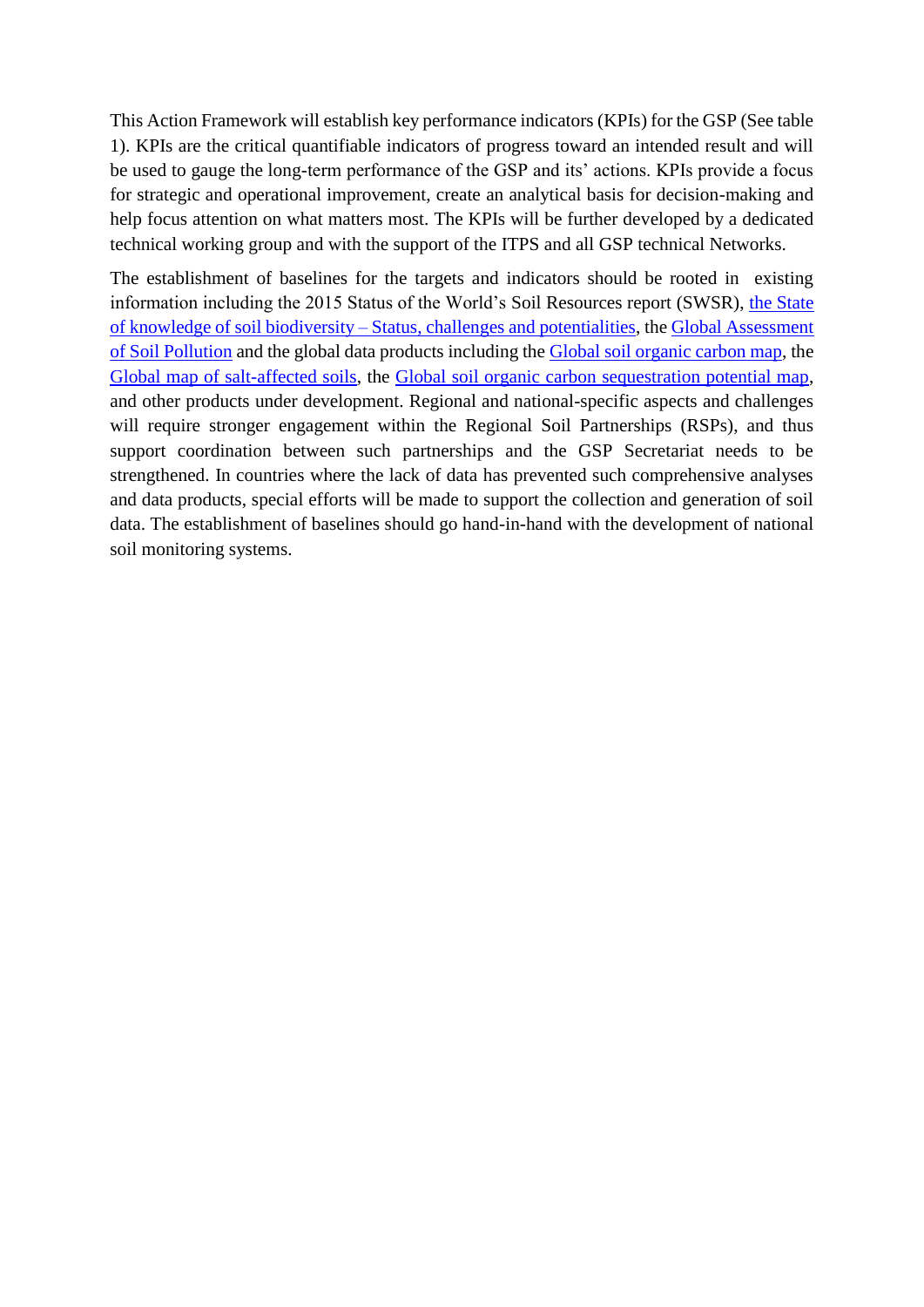| Actions                                                                        | Targets $(By 2030)$                                                                                                                                                                                    | KPI#           | Key Performance Indicators (KPIs)                                                                                                                                     | Metrics                                                                                                                                                 |
|--------------------------------------------------------------------------------|--------------------------------------------------------------------------------------------------------------------------------------------------------------------------------------------------------|----------------|-----------------------------------------------------------------------------------------------------------------------------------------------------------------------|---------------------------------------------------------------------------------------------------------------------------------------------------------|
|                                                                                | Facilitate equality and inclusion of<br>all people including youth and<br>Indigenous People, in particular the<br>poor and vulnerable people in<br>accessing sustainable soil<br>management practices. | 1              | E.g. Number of farmers adopting SSM<br>practices.                                                                                                                     | E.g. Number of beneficiaries<br>implementing SSM under GSP<br>programmes, projects and initiatives.                                                     |
| <b>Manage sustainably</b><br>and restore<br>degraded soils for<br>provision of | Enhance implementation of<br>sustainable soil management<br>practices to achieve sustainable<br>food production systems and<br>healthy/resilient ecosystems.                                           | 2              | E.g. Adoption of SSM in national programmes.<br>E.g. Enhancing soil organic carbon stocks and<br>soil health, whilst reducing greenhouse gas<br>emissions from soils. | E.g. Number of countries that have<br>included SSM in their national<br>programmes.<br>E.g. Total land area (ha) where<br>RECSOIL is being implemented. |
| ecosystem services                                                             | Enhance the restoration of<br>$degraded5$ soils and prevent any<br>form of degradation of healthy<br>soils.                                                                                            | 3              | E.g. Proportion of degraded soils under SSM<br>measures over total degraded soils.                                                                                    | E.g. Land area (ha) under SSM practices<br>within GSP programmes, projects and<br>initiatives.                                                          |
|                                                                                | Ensure the protection and<br>sustainable management of black<br>soils in all black soils' countries.                                                                                                   | $\overline{4}$ | E.g. Proportion of black soils under protection<br>measures over total black soil area.                                                                               | E.g. Total Area under black soil<br>protection measures.                                                                                                |

*Table 1. Suggested soil health targets and key performance indicators and metrics<sup>4</sup> for the GSP Action Framework 2022-2030*

<u>.</u>

<sup>&</sup>lt;sup>4</sup> Kindly note that the KPIs and metrics provided are examples to guide the GSP Plenary Assembly and FAO Governing Bodies in the adoption of the targets, as well as to facilitate the subsequent work of the technical working group that will work on the final definition of the targets.

<sup>&</sup>lt;sup>5</sup> Soils are degraded when affected to some extent by the main ten soil threats (soil organic carbon loss, soil biodiversity loss, pollution/contamination, erosion, compaction, acidification, nutrient imbalance, salinization/sodification, sealing, or water logging) as described in the Status of the World's Soil Resources report and are therefore unable to provide all their ecosystem functions and services compared to their full potential when healthy.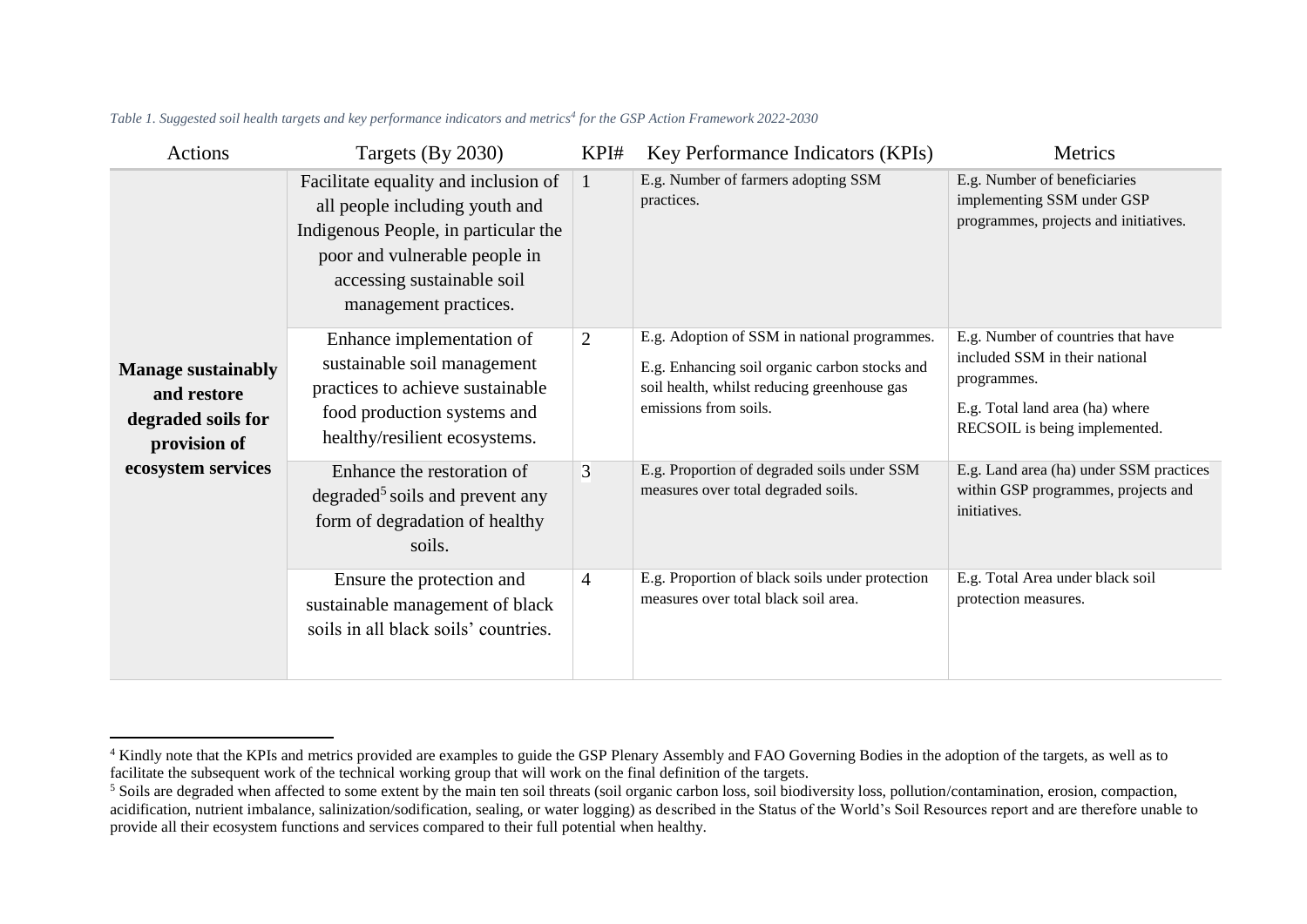|                                         | Mainstream soil health into national 5<br>policies and align country actions<br>with the Revised World Soil<br>Charter and the principles of the<br><b>Voluntary Guidelines for</b><br>Sustainable Soil Management |                | E.g. Development of national and regional legal<br>instruments focused on soil health and the<br>prevention of soil degradation.      | E.g. Number of countries technically<br>supported to include rev-WSC and<br>VGSSM principles into national policies<br>and strategies.                                                                                                                                   |
|-----------------------------------------|--------------------------------------------------------------------------------------------------------------------------------------------------------------------------------------------------------------------|----------------|---------------------------------------------------------------------------------------------------------------------------------------|--------------------------------------------------------------------------------------------------------------------------------------------------------------------------------------------------------------------------------------------------------------------------|
| <b>Strengthen soil</b><br>governance    | Strengthen the sustainable use and<br>management of fertilizers in<br>alignment with the International<br>Code of Conduct for the<br>Sustainable Use and Management<br>of Fertilizers (Fertilizer Code).           | 6              | E.g. Implementation of the Fertilizer Code.                                                                                           | E.g. Number of countries technically<br>supported to include the Fertilizer Code<br>principles into national policies and<br>strategies.<br>E.g. Number of companies in the<br>fertilizer industry reporting alignment<br>with the provisions of the Fertilizer<br>Code. |
|                                         | Enhance and align soil health<br>monitoring in support of UN Rio<br>Conventions.                                                                                                                                   | $\overline{7}$ | E.g. Formalization of cooperation between the<br>FAO/GSP and other relevant intergovernmental<br>processes and monitoring frameworks. | E.g. Official agreements between<br>FAO/GSP and the UN Rio Conventions.                                                                                                                                                                                                  |
| <b>Promote knowledge</b>                | Enhance national technical<br>capacities on sustainable soil<br>management and soil health.                                                                                                                        | 8              | E.g. Capacity development<br>programmes/courses on SSM.                                                                               | E.g. Number of participants trained<br>through the GSP's capacity development<br>programmes, including EduSOILS and<br>the Global Soil Doctors programme<br>(gender disaggregated data).                                                                                 |
| and literacy on soils                   | Improve the availability of<br>knowledge on the state of world's<br>soil.                                                                                                                                          | 9              | E.g. Global assessments reports on the state of<br>world's soils and soil threats.                                                    | E.g. Number of languages in which<br>global assessments and reports are<br>translated.                                                                                                                                                                                   |
| <b>Promote awareness</b><br>raising and | Substantially increase public<br>awareness regarding the importance                                                                                                                                                | 10             | E.g. Observance rates of WSD.                                                                                                         | E.g. Engagement in GSPs awareness<br>raising campaigns, contests, social                                                                                                                                                                                                 |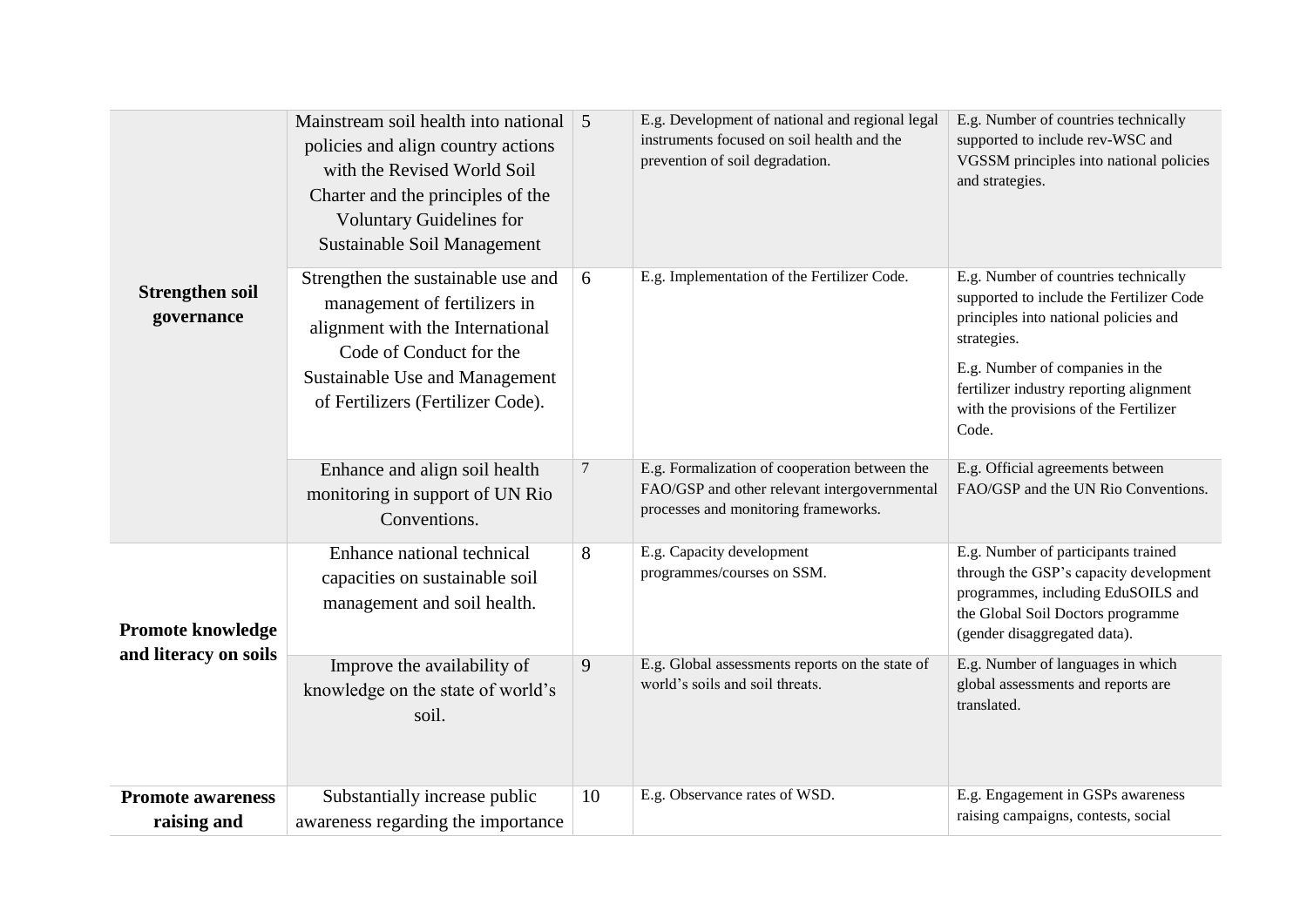| advocacy on soil<br>health                                        | of healthy soils for healthy food<br>and ecosystems, and for sustainable<br>development.                                                                                                              |    |                                                                                                                                                                                                                                                                                                                  | media, and public initiatives on soil<br>health.                                                                                                                                                                                                                                                                   |
|-------------------------------------------------------------------|-------------------------------------------------------------------------------------------------------------------------------------------------------------------------------------------------------|----|------------------------------------------------------------------------------------------------------------------------------------------------------------------------------------------------------------------------------------------------------------------------------------------------------------------|--------------------------------------------------------------------------------------------------------------------------------------------------------------------------------------------------------------------------------------------------------------------------------------------------------------------|
|                                                                   | Expand global advocacy for soil<br>health in international agreements.                                                                                                                                | 11 | E.g. International agreements, communiqués,<br>strategies, or partnerships focused on soil<br>health.                                                                                                                                                                                                            | E.g. Number of countries embracing<br>international agreements, communiqués,<br>strategies, or partnerships focused on<br>soil health to which the GSP specifically<br>provides inputs.                                                                                                                            |
| Assess, map, and<br>monitor soil health<br>in a harmonized<br>way | Significantly improve soil data<br>quality and availability to measure<br>and monitor soil health for<br>evidence based and data driven<br>decision-making.                                           | 12 | E.g. Number of countries monitoring the soil<br>condition and trends through operational<br>national soil information systems, which follow<br>the GSP harmonization guidance<br>(nomenclature, soil sampling and analysis, and<br>metadata) validated through GLOSOLAN's<br>Proficiency Testing (PT) exercises. | E.g. Number of countries participating in<br>the development of harmonized country-<br>driven global data products and<br>connected to the Global Soil Information<br>System (GloSIS).<br>E.g. Number of reference laboratories<br>that participate in the GLOSOLAN PTs<br>and organize national and regional PTs. |
| <b>Foster technical</b><br>cooperation<br>conducive to gender     | Strengthen all GSP Technical<br>Networks: GLOSOLAN, INFA,<br>INSII, INBS, INSAS, NETSOB,<br>INSOP, and any other network<br>established by the GSP.                                                   | 13 | E.g. Representation status in the GSPs<br><b>Technical Networks.</b>                                                                                                                                                                                                                                             | E.g. Number of members/countries in<br>each network.                                                                                                                                                                                                                                                               |
| parity and youth<br>engagement                                    | Positioning the ITPS as the<br>authority providing scientific<br>advice on soils to the GSP, FAO,<br>the UN Rio Conventions and other<br>relevant UN multilateral<br>environmental agreements (MEAs). | 14 | E.g. Consultation with the ITPS on soil issues<br>from the GSP, FAO, the UN Rio Conventions<br>and relevant MEAs.                                                                                                                                                                                                | E.g. Number of UN Conventions<br>meetings attended by ITPS members.<br>E.g. Number of key publications<br>published under the guidance of the<br>ITPS.                                                                                                                                                             |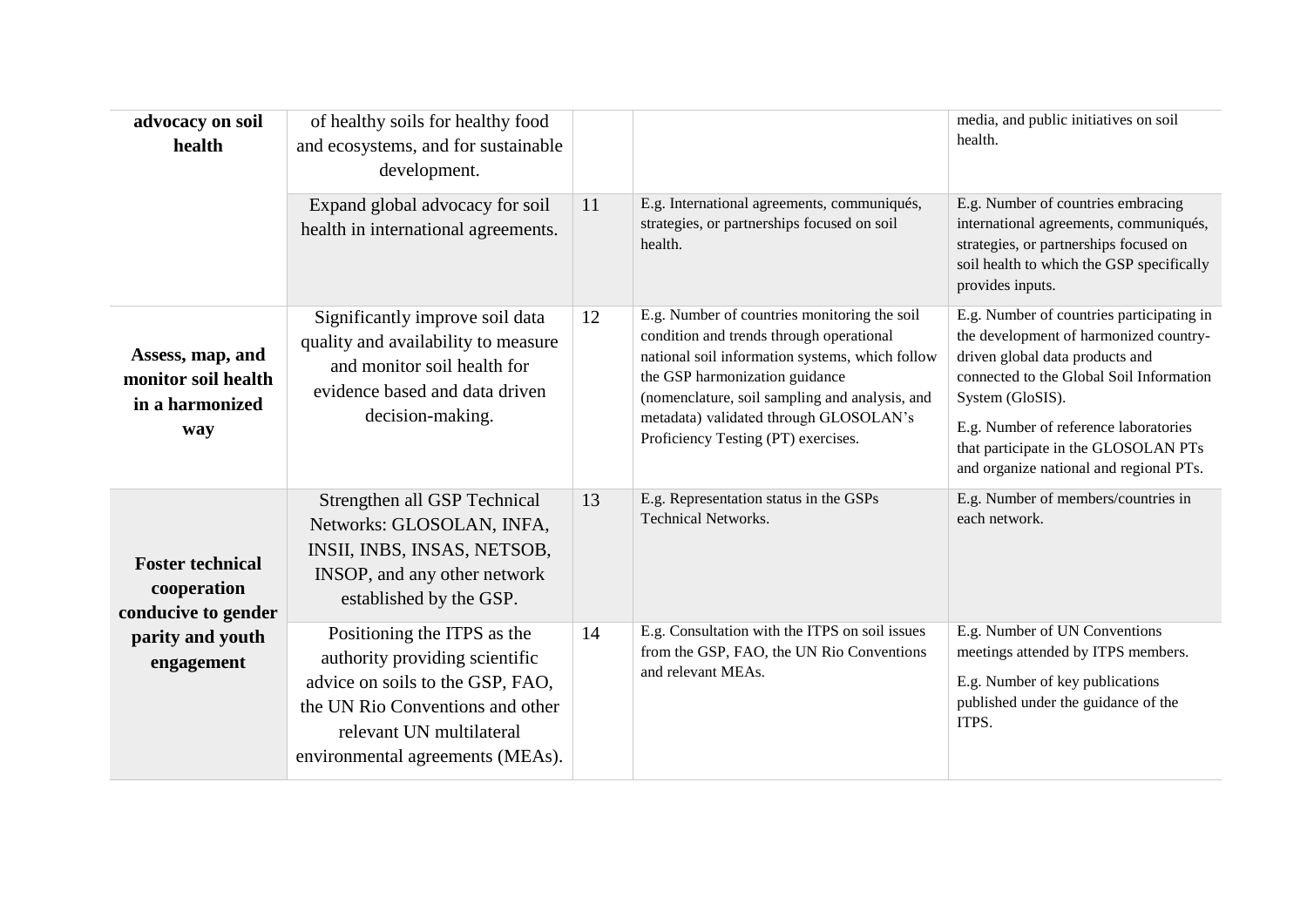In addition to the targets and indicators describe above, the [2030 Agenda on Sustainable](https://sdgs.un.org/goals)  [Development](https://sdgs.un.org/goals) includes targets and indicators that are relevant to monitor soil health and for which countries are already generating information. These indicators can help to understand in broad terms the state of soils. [Table 2](#page-15-0) presents an overview of targets with an obvious impact on soils. These are already being compiled and will therefore be leveraged by the GSP, which will complement them with more specific targets and indicators (Table 1) designed to help countries maintain, improve and/or restore soil health, while monitoring the impact of GSP actions.

SoilSTAT aims to promote information on indicators, showcase the role of soils with reliable data, in an international and trans-disciplinary indicator setting. The above mentioned working group will be tasked with creating indicators to analyze the current and required soil indicators in international policies, and to develop an operational soil indicator system.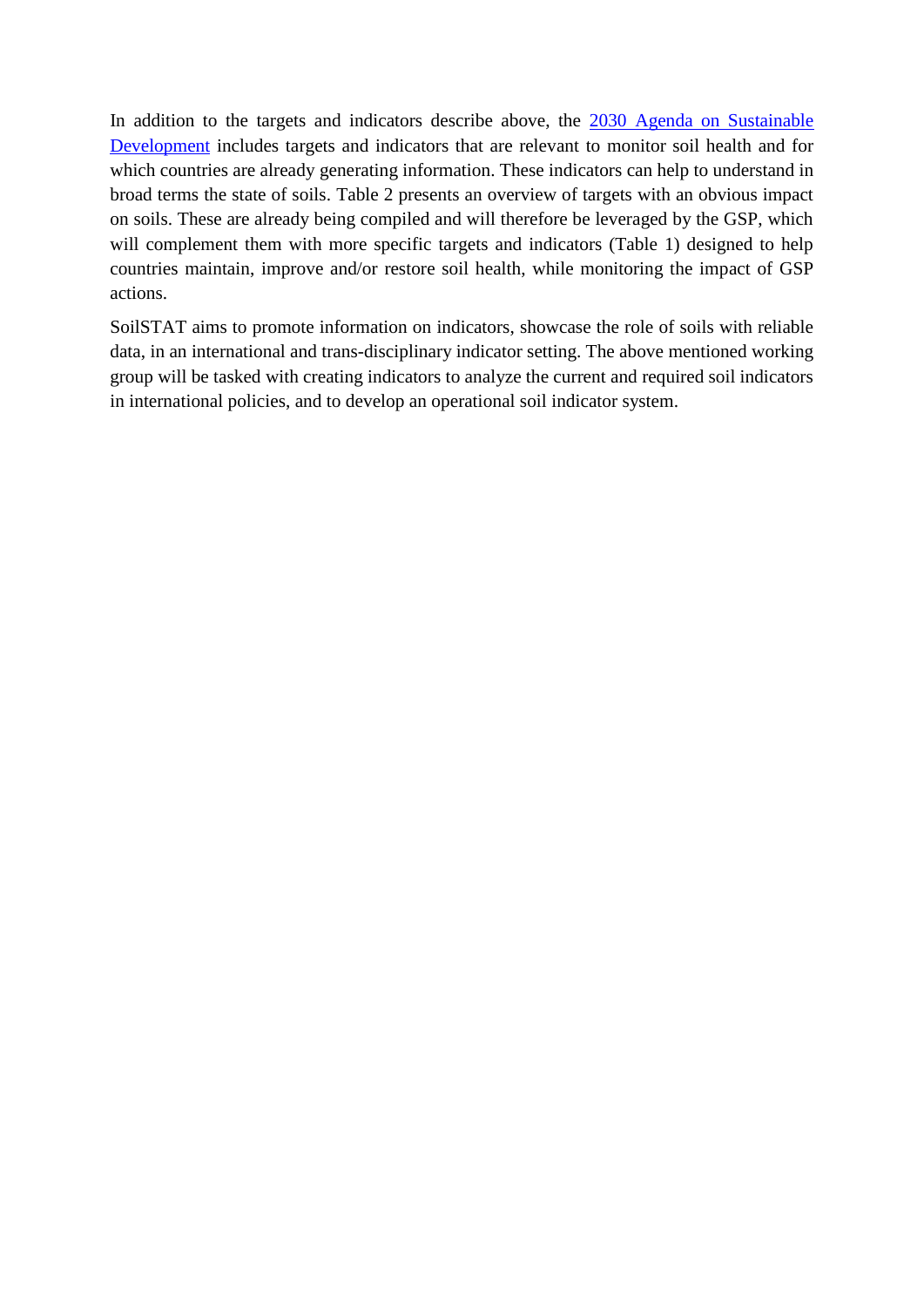*Table 2. Sustainable Development goals (2030 Agenda on Sustainable Development) with targets and indicators relevant to soil health*

<span id="page-15-0"></span>

| International targets                                                                                                                                                                                                                                                                                                                                           | Indicators                                                                                                                                                                                                                                                |
|-----------------------------------------------------------------------------------------------------------------------------------------------------------------------------------------------------------------------------------------------------------------------------------------------------------------------------------------------------------------|-----------------------------------------------------------------------------------------------------------------------------------------------------------------------------------------------------------------------------------------------------------|
| 1.4. By 2030, ensure that all men and women, in particular the poor and<br>the vulnerable, have equal rights to economic resources, as well as access<br>to basic services, ownership and control over land and other forms of<br>property, inheritance, natural resources, appropriate new technology and<br>financial services, including microfinance        | 1.4.2. Proportion of total adult population with secure tenure<br>rights to land, with legally recognized documentation and who<br>perceive their rights to land as secure, by gender and by type of<br>tenure                                            |
| 2.4. By 2030, ensure sustainable food production systems and implement<br>resilient agricultural practices that increase productivity and production,<br>that help maintain ecosystems, that strengthen capacity for adaptation to<br>climate change, extreme weather, drought, flooding, and other disasters to<br>progressively improve land and soil quality | 2.4.1. Proportion of agricultural area under productive and<br>sustainable management                                                                                                                                                                     |
| 3.9. By 2030, substantially reduce the number of deaths and illnesses<br>from hazardous chemicals and air, water and soil pollution and<br>contamination                                                                                                                                                                                                        | 3.9.3 Mortality rate attributed to unintentional poisoning                                                                                                                                                                                                |
| 6.3. By 2030, improve water quality by reducing pollution, eliminating<br>wastage, and minimizing the release of hazardous chemicals and<br>materials, halving the proportion of untreated wastewater and<br>substantially increasing recycling and safe reuse globally                                                                                         | 6.3.2. Proportion of bodies of water with good ambient water<br>quality                                                                                                                                                                                   |
| 13.2. Integrate climate change measures into national policies, strategies<br>and planning                                                                                                                                                                                                                                                                      | 13.2.1. Number of countries with nationally determined<br>contributions, long-term strategies, national adaptation plans and<br>adaptation communications, as reported to the secretariat of the<br>United Nations Framework Convention on Climate Change |
| 15.3. By 2030, combat desertification, restore degraded land and soil,<br>including land affected by desertification, drought, and floods, and strive<br>to achieve a land degradation-neutral world                                                                                                                                                            | 15.3.1. Proportion of land that is degraded over total land area                                                                                                                                                                                          |
| 17.16. Enhance the global Partnership for sustainable development,<br>complemented by multi-stakeholder partnerships that mobilize and share<br>knowledge, expertise, technology, and financial resources, to support the<br>achievement of the sustainable development goals in all countries, in<br>particular developing countries                           | 17.16.1. Number of countries reporting progress in multi-<br>stakeholder development effectiveness monitoring frameworks<br>that support the achievement of the SDGs                                                                                      |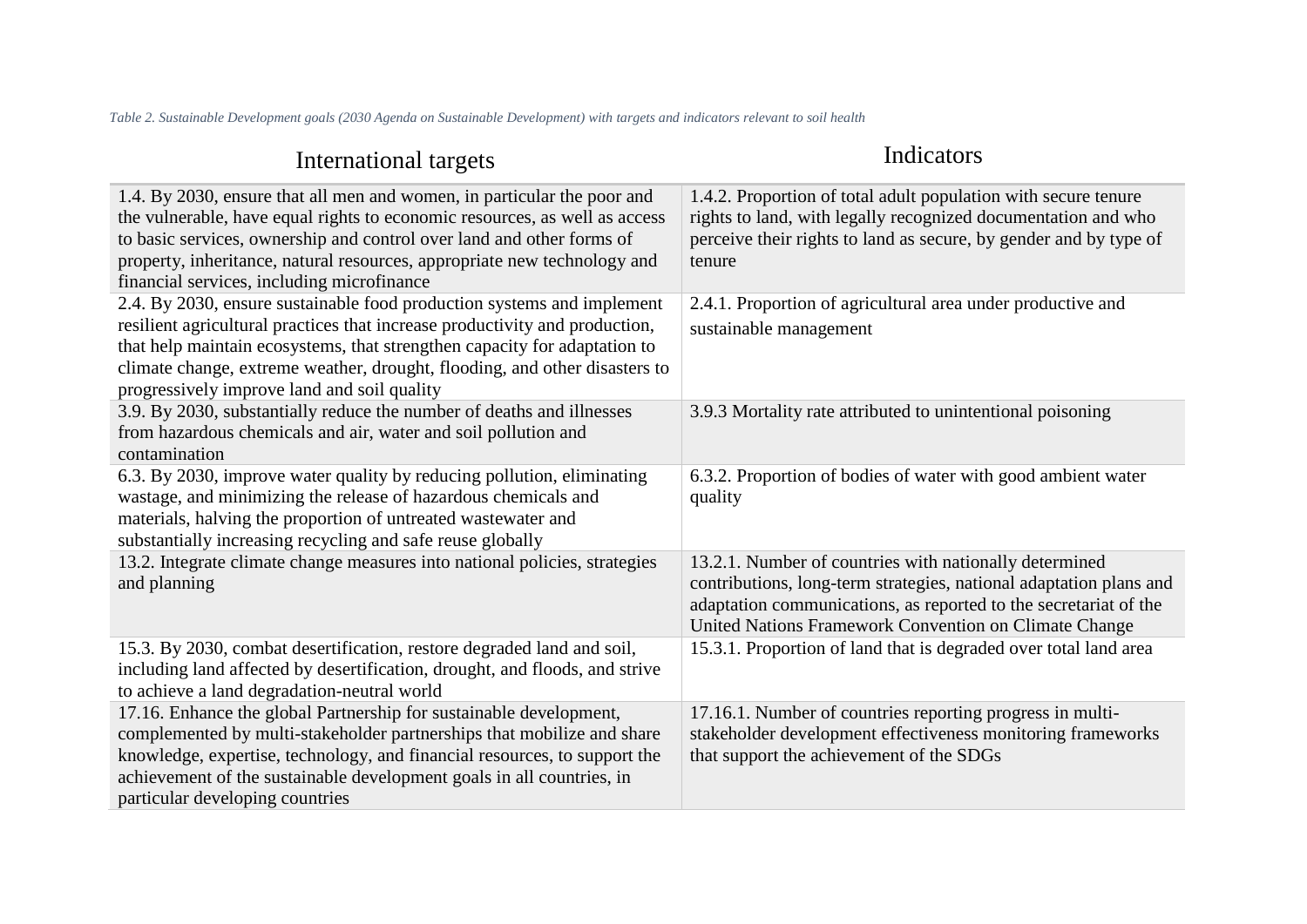## <span id="page-16-0"></span>Soil Health Index and reporting mechanism

This framework proposes the development of a globally unified approach to soil health based on progress made in national soil indicator programmes, research, and including already agreed indicators of the [Protocol for the assessment of sustainable soil management](https://www.fao.org/global-soil-partnership/resources/highlights/detail/en/c/1370578/) (SSM Protocol). Within this Action Framework, it is proposed to include the development of a Soil Health<sup>6</sup> Index (SHI), as a composite index including the indicators endorsed in the SSM Protocol to provide a proxy on the soil health status at global level.

The Global Soil Information System (GloSIS), and the Global Soil Biodiversity Observatory (GLOSOB), will be the main global data platforms to provide soil data and statistics for data driven indicators (3 and 5) sets, whereas SoilSTAT provides official national soil statistics for agreed indicators, following existing UN standards. These statistics are derived from indicators provided by GloSIS and GLOSOB.

GloSIS acts as a hub for soil data services. Data from GSP members and partners in particular national data on indicators can either be provided through conventional data transfer or web services. The data, information and statistics for other indicators will be collected, compiled, and provided by the GSP Secretariat, which will coordinate the global data exchanges and service developments, while the RSPs and the relevant GSP Technical Networks will support national partners in the regions, through a regional coordination and quality control mechanism. The SoilSTAT will be the main platform to govern the data flow, monitoring and reporting of the indicators and monitoring the progress made in the implementation of this Action Framework. To facilitate such ambitions, the existing SoilSTAT concept will be adapted by INSII, amended, and designed to include the indicators of this Action Framework.

 $\overline{a}$ 

<sup>6</sup> The Intergovernmental Technical Panel on Soils (ITPS) defines soil health as "the ability of the soil to sustain the productivity, diversity, and environmental services of terrestrial ecosystems".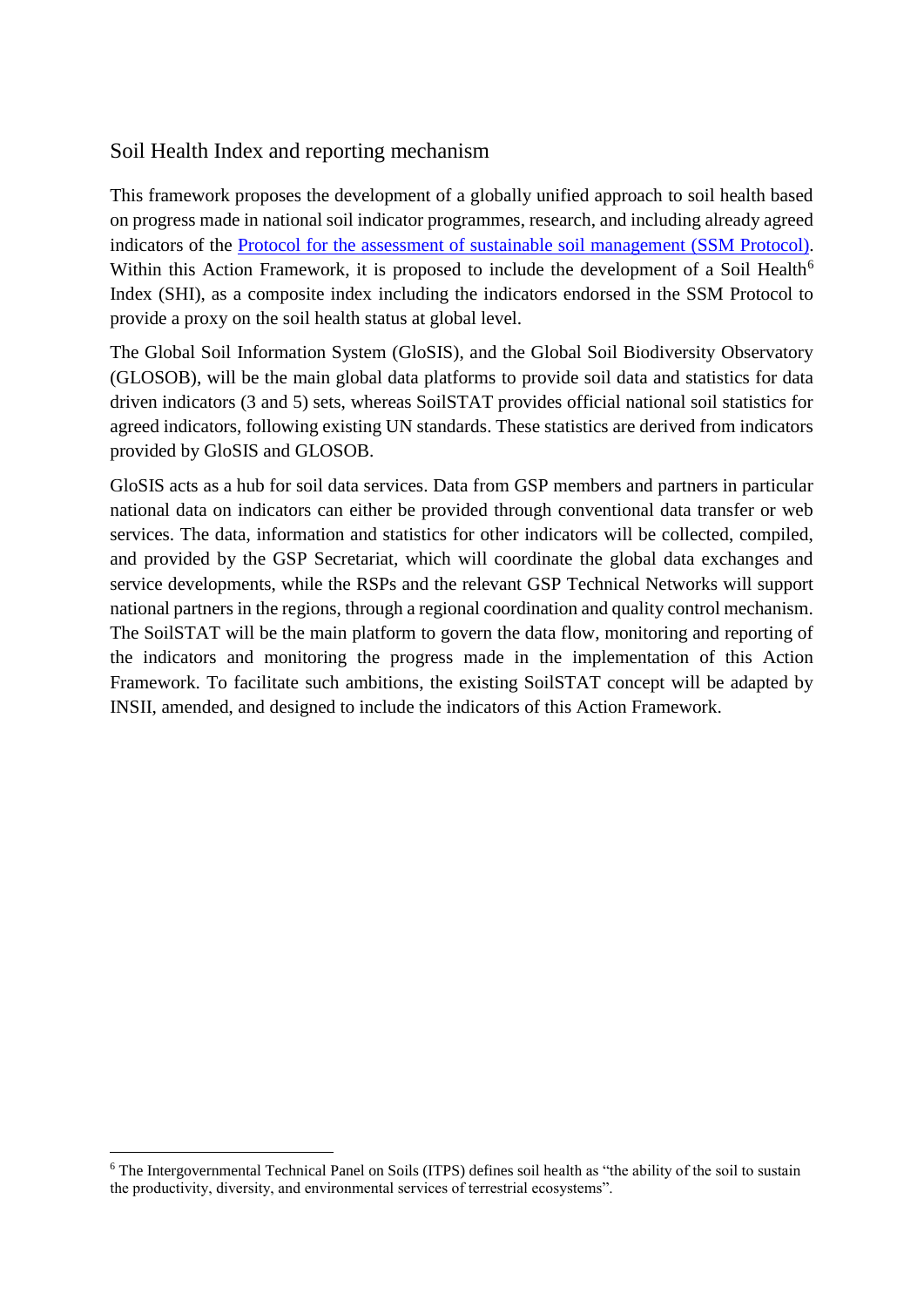# <span id="page-17-0"></span>Annex 1. GSP governance and functioning

The GSP is an interactive, responsive, and voluntary partnership, open to governments, institutions, and other stakeholders at various levels. FAO Members are GSP members by default. Non-governmental organizations (NGOs) and the private sector can become GSP partners after an application and approval process. This structure may be revised according to the result of the evaluation of the institutionalization process.

The GSP governance, as presented in the Rules of Procedure, has a strong regional foundation through the RSPs. National governments and GSP partners appoint a focal point to liaise and coordinate with the Secretariat and participate in the Partnership. The Secretariat of the GSP is hosted by FAO.

The ToRs of the current GSP, state that the work of the GSP is based on the following five pillars of action:

- 1- Promote the sustainable management of soil resources for soil protection, conservation and sustainable productivity;
- 2- Encourage investment, technical cooperation, policy, education, awareness and extension in soil;
- 3- Promote targeted soil research and development focusing on identified gaps, priorities, and synergies with related productive, environmental and social development actions;
- 4- Enhance the quantity and quality of soil data and information: data collection, analysis, validation, reporting, monitoring, and integration with other disciplines; and
- 5- Harmonization of methods, measurements and indicators for the sustainable management and protection of soil resources.
- <span id="page-17-1"></span>**i.** Decision-making

The decision-making of the GSP takes place during the annual GSP PA where focal points, delegates and representatives from partners come together to discuss and agree on the global soil agenda. All GSP members and partners are invited to express opinions and vote on general decisions. Only FAO Members can decide on issues related to intergovernmental processes.

#### <span id="page-17-2"></span>**ii.** Scientific advice

All activities carried out by the GSP are overseen and implemented with the scientific guidance of the ITPS. The ITPS is well established and has been very active from the first expert panel in 2013 (2013-2015) to the present (third expert panel, 2018-2021). Its main task is to provide scientific and technical advice on global soil issues to the GSP.

#### <span id="page-17-3"></span>**iii.** Implementation

#### *From global to national level*

At the global level, each of the five pillars has its own global implementation plan (GIP) and has a working group with a chairperson and regional representatives. The stocktaking exercise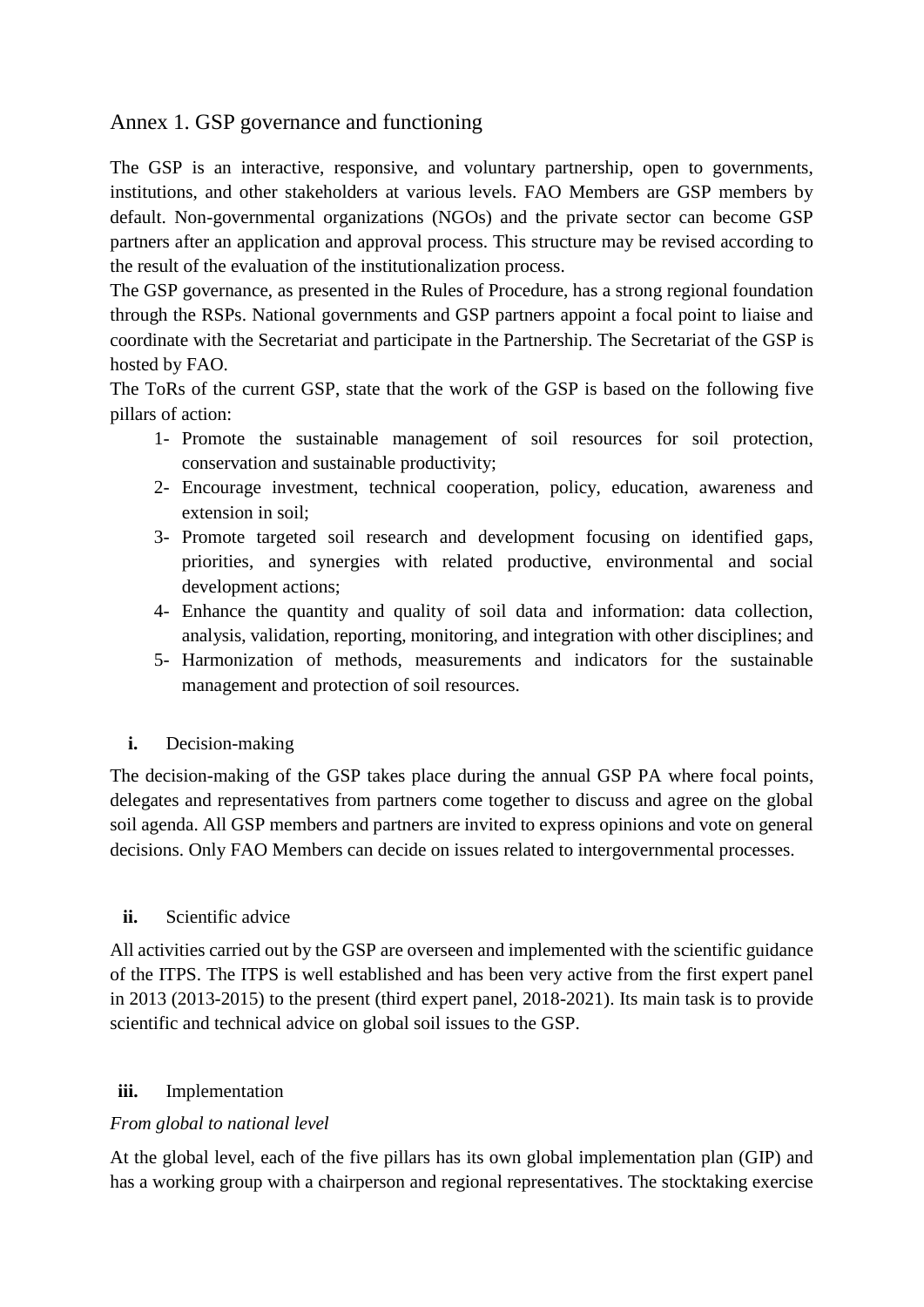revealed that progress in executing the GIPs has not been the same for all pillars. The current pillar GIPs were designed based on an initial estimate of the funding that might become available through the Healthy Soils Facility<sup>7</sup>. This initial funding estimate did not materialize, and implementation was therefore slow. In addition, changes and new priorities have been introduced over the years according to the outcomes of global symposia and emerging issues. The pillar structure and their implementation plans have proven to be useful for the instalment of the GSP Framework and general objectives but have limited the execution of activities and the mobilization of resources. The current pillar organizational structure can be seen as an obstacle to engaging stakeholders less familiar with UN structures, procedures, and language, who considered the GSP structure to be overly formal and rigid.

The pillars address cross-cutting issues that allow progress towards the ambition of the GSP. However, the global symposia, as well as global assessments such as the SWSR's report, and the emergence of new global challenges, have helped to identify GSP priority action areas, including the soil threats, and the role of soils in different nexuses, such as with water, climate change, food security, and poverty (see also Figure 1). The pillar's GIPs continue to constitute important background documents and a reference for priorities and potential actions, as they were developed by GSP members and partners. Currently, almost all pillars are represented by Technical Networks and initiatives with a lighter governance and more active implementation. Therefore, the GIPs will not need to be updated in the future, but the priorities they set are to be integrated into the work plans of the Technical Networks and initiatives as mentioned in Figure 1 that articulate the implementation of the cross-cutting issues covered by the pillars.

The GSP Secretariat has become the driver of implementation at the global level, through the mobilization of financial resources and the suggestion of priorities to the GSP PA. In the future, to improve transparency and the consideration of regional needs in the prioritization of actions, it would be preferable to establish a steering committee. Its role, composition and duration would be discussed and decided on the basis of the outcome of the institutionalization of the GSP and subsequently included in the updated ToRs as deemed necessary.

The establishment of the RSPs and, subsequently, the National Soil Partnerships (NSPs) have provided an effective mechanism for attracting key institutions and experts with an interest in contributing to advancing the objectives of the GSP at regional and national levels. At regional level, expert groups have been successfully established around the Pillars, with varying progress and activities between regions. However, these RSPs have faced certain technical capacity and funding-related constraints, as insufficient funds have materialized through the Healthy Soils Facility to finance the RSPs, which has significantly limited the execution of their implementation plans.

During the upcoming new phase of GSP implementation, the role and impact of RSPs must be clearly defined. Regional implementation plans should be updated, taking into account the functioning of the global GSP networks to which many PSR experts already contribute to avoid overlap, and a funding strategy should be designed through the Healthy Soils Facility.

*Technical Networks*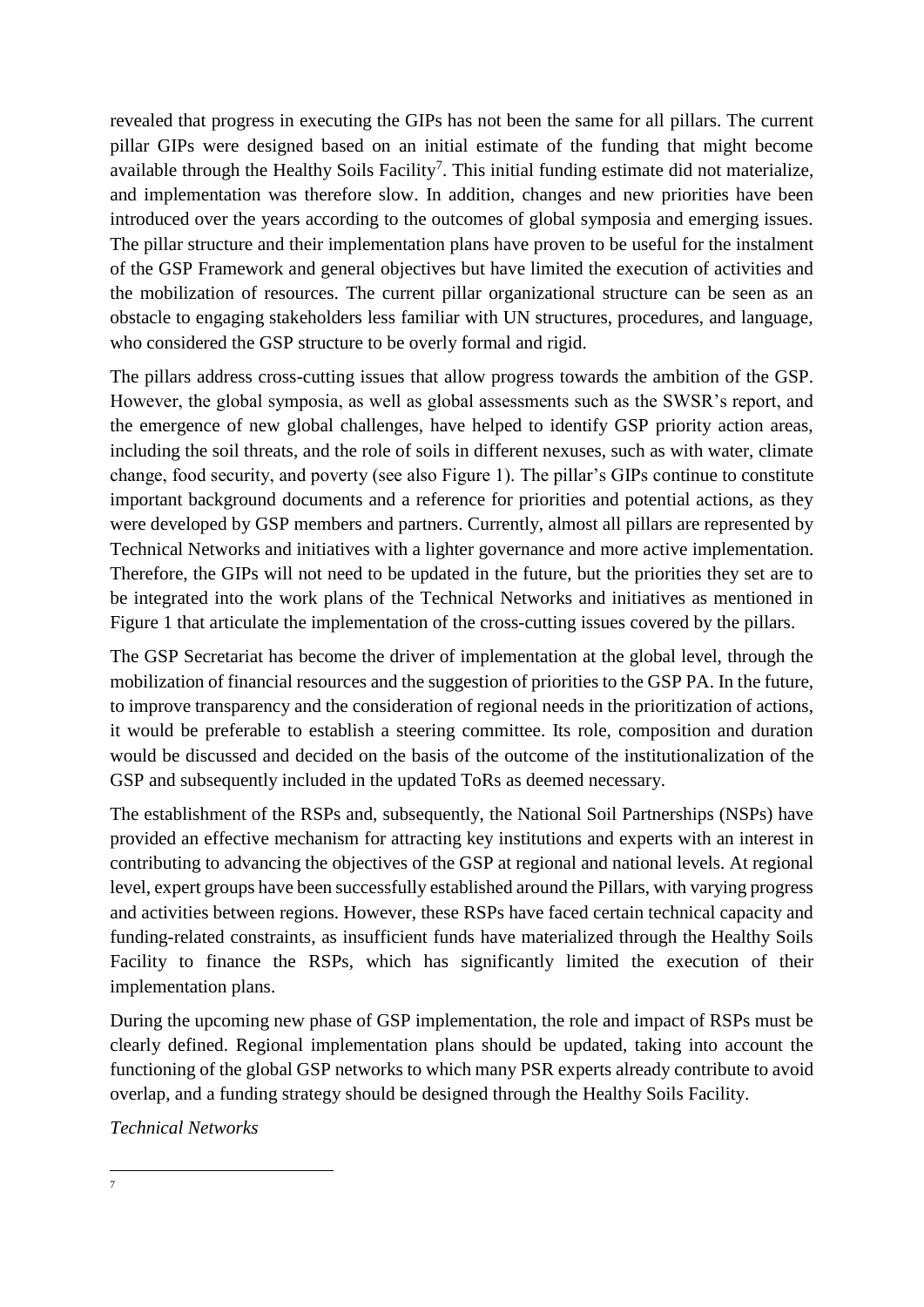In 2015, the ITPS published the first Status of the World's Soil Resources (SWSR)report to highlight the top ten global soil threats. Every year, the ITPS leads the organization of thematic global symposia and outcome documents are produced to tackle diverse soil threats. In parallel, global data products are developed following a bottom-up approach to collect national data and information and to have a spatial representation of the distribution of different soil threats. These global data products constitute key components of the GloSIS.

The previous implementation process has been strongly influenced by the global symposia, and the networks which have been created:

- the International Network of Soil Information Institutions (INSII);
- the Global Soil Laboratory Network (GLOSOLAN), including its regional and national branches and the initiative on soil spectroscopy;
- the International Network on Black Soils (INBS);
- the International Network on Salt-affected Soils (INSAS);
- the International Network on Fertilizer Analysis (INFA);
- the International Network on Soil Biodiversity (NETSOB), and
- the International Network on Soil Pollution (INSOP, under creation at the time of writing).

These networks have made it possible to expand the technical capacity of the GSP to more concrete issues, to deepen and fill some knowledge gaps, and to open the network to a wider range of actors not necessarily officially appointed. Thus, the GSP has become a network of networks. These Technical Networks implement the decisions taken by the GSP's PA in their respective fields, facilitated by the GSP Secretariat in close collaboration with the ITPS.

### <span id="page-19-0"></span>**iv.** Financing

The Healthy Soils Facility Trust Fund, established in response to the request of the GSP Plenary Assembly in 2013, should remain the main operational arm to which all resource partners contribute ensure the fulfillment of the GSP Action Framework 2022-2030.

In addition, FAO Members and GSP partners provide financial and in-kind contributions to the GSP for the implementation of all activities.

Should the outcome of the evaluation of the institutionalization of the GSP recommend a new scheme for the GSP, a proposal to revise the GSP's ToRs shall be presented within the relevant formal bodies of FAO, including the COAG, and be submitted for approval by the FAO Council or, if applicable, the Conference, including prior submission to the Programme Committee and Finance Committee.. Revisions submitted for approval may include changes to the roles, funding mechanisms and interaction between GSP's partners.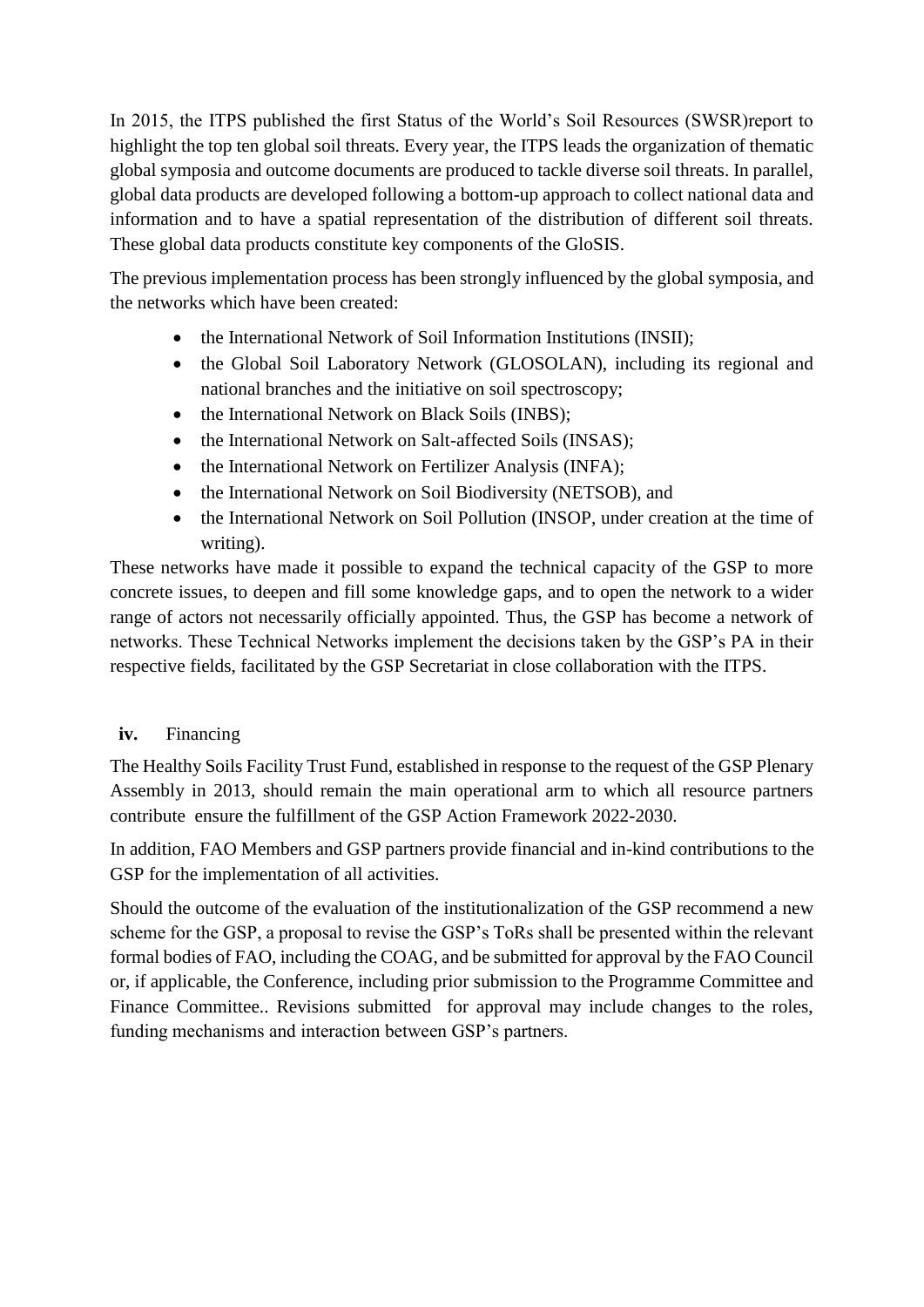# <span id="page-20-0"></span>Annex 2. Main findings and recommendations of the GSP stocktaking exercise

The stocktaking exercise noted that the GSP has made substantial progress way since its formal establishment by the FAO Council at the end of 2012, while reaching a juncture where it needs to recalibrate its strategy migrating from what could be called a global positioning phase highly justified thus far, to full priority to concrete actions including the use of tools developed in this early phase on the ground to assist countries in reaping the full benefits of SSM practices. It included five recommendations that are considered in this Action Framework:

- **Recommendation 1**: The Secretariat and the ITPS should embark on the formulation of a revamped GSP Action Framework entitled: "Healthy Soils to meet SDGs, Biodiversity and Climate Change Goals," including transforming the current pillars into outcome areas for soil health.
- **Recommendation 2**: Recognize two distinct functions within the Secretariat: a Programme unit and a Resource Mobilization unit in order to formulate and support the implementation of a portfolio of projects and interact with resource providers more systematically.
- **Recommendation 3**: Undertake consultations involving the relevant departments up to the senior leadership of FAO, on the prospects for elevating the GSP to a more formal statutory body or subcommittee under the aegis of the COAG, and submit the necessary background documents for consideration by COAG and further organs as appropriate.
- **Recommendation 4**: Revamp the present regional and national structural arrangements, building closer links to FAO's own decentralized structures, and establish centres of excellence.
- **Recommendation 5:** The GSP should also prepare firmer Partnership Framework Agreements with key international conventions and organizations, especially UNCCD, UNEP, UNCBD and UNFCCC.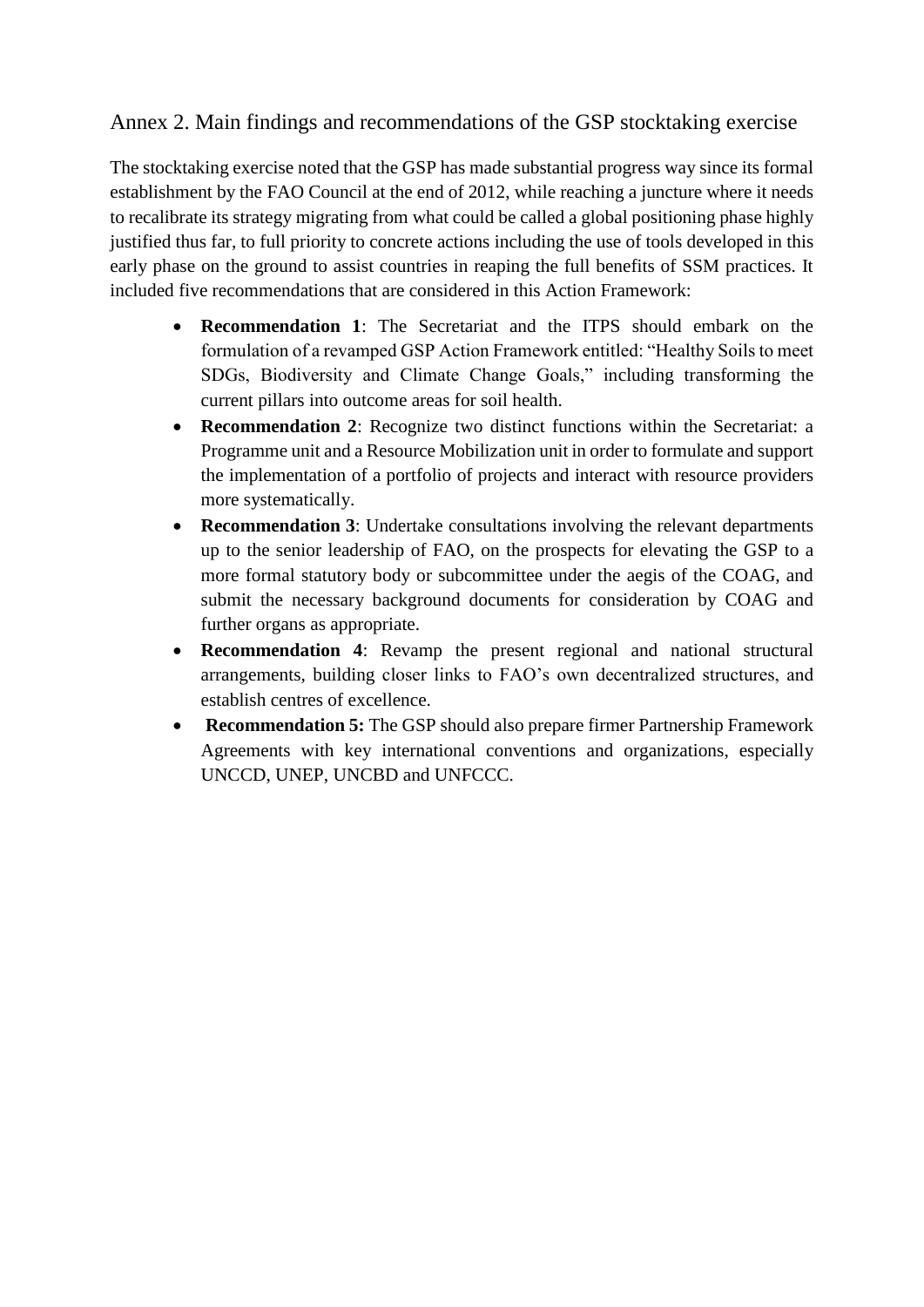# <span id="page-21-0"></span>Annex 3. Key outcomes and impacts of the Global Soil Partnership

Since its inception, the GSP has succeeded in positioning soils on the global agenda, raising awareness and advocating for the importance of SSM for the maintenance of ecosystems functions and the provision of ecosystem services, and the urgent need for action to reverse soil degradation.

The first actions of the GSP were the proposal and associated work for the designation of WSD on 5 December by the United Nations General Assembly (UNGA), and to declare 2015 as the International Year of Soils. Both proposals were submitted by the Kingdom of Thailand and were fully supported by FAO and UN Members.

In addition, a variety of initiatives have been put in place and products have been produced, such as:

- awareness raising, including the annual celebration of WSD;
- advocacy on soil governance, including the development of the SoiLEX platform;
- capacity building on digital soil mapping and modelling, SSM and laboratory analysis, among others;
- development of normative tools such as the revised World Soil Charter (WSC) and the VGSSM;
- resource Mobilization for the implementation of SSM at country level;
- development of technical tools, such as the technical manual on SOC management or the protocol for the assessment of SSM practices;
- provision and harmonization of soil data and methods of analysis, performed by the INSII and GLOSOLAN;
- establishment of soil information systems at national, regional and global levels;
- organization of global symposia focusing on action areas;
- preparation of global assessments on soil biodiversity, soil pollution, and the baseline for global soil condition assessments and its impact, namely the SWSR, and;
- implementation of SSM on the ground.

The GSP has enabled an unprecedented global effort to develop and supported the technical capacities and awareness at national, regional, and global level. To date, 168 countries have nominated a focal point, and around 550 NGOs, universities, research centers, farmers associations, and private sector groups, have joined as GSP members. The GSP has mobilized over 2 500 experts from around the world through the Technical Networks GLOSOLAN (780 laboratories), INSII (114 members), INSAS (630 members), NETSOB (881 members), INBS (100 members), INFA (155 members) and has reached around 1 000 farmers and extension service staff through the Global Soils Doctors Programme. More than 5 000 participants have benefited from multiple training sessions on digital soil mapping and modelling, and soil laboratory procedures, soil spectroscopy, quality control and laboratory health and safety. Participation in WSD campaigns has expanded from 42 events celebrated in 29 countries in 2014 to 781 events held across 125 countries in 2021. In 2021, media coverage of WSD reached 1.15 billion individuals worldwide with over 630 press articles published. The "new normal" driven by the COVID-19 pandemic made it possible to reach a total of 24 255 participants in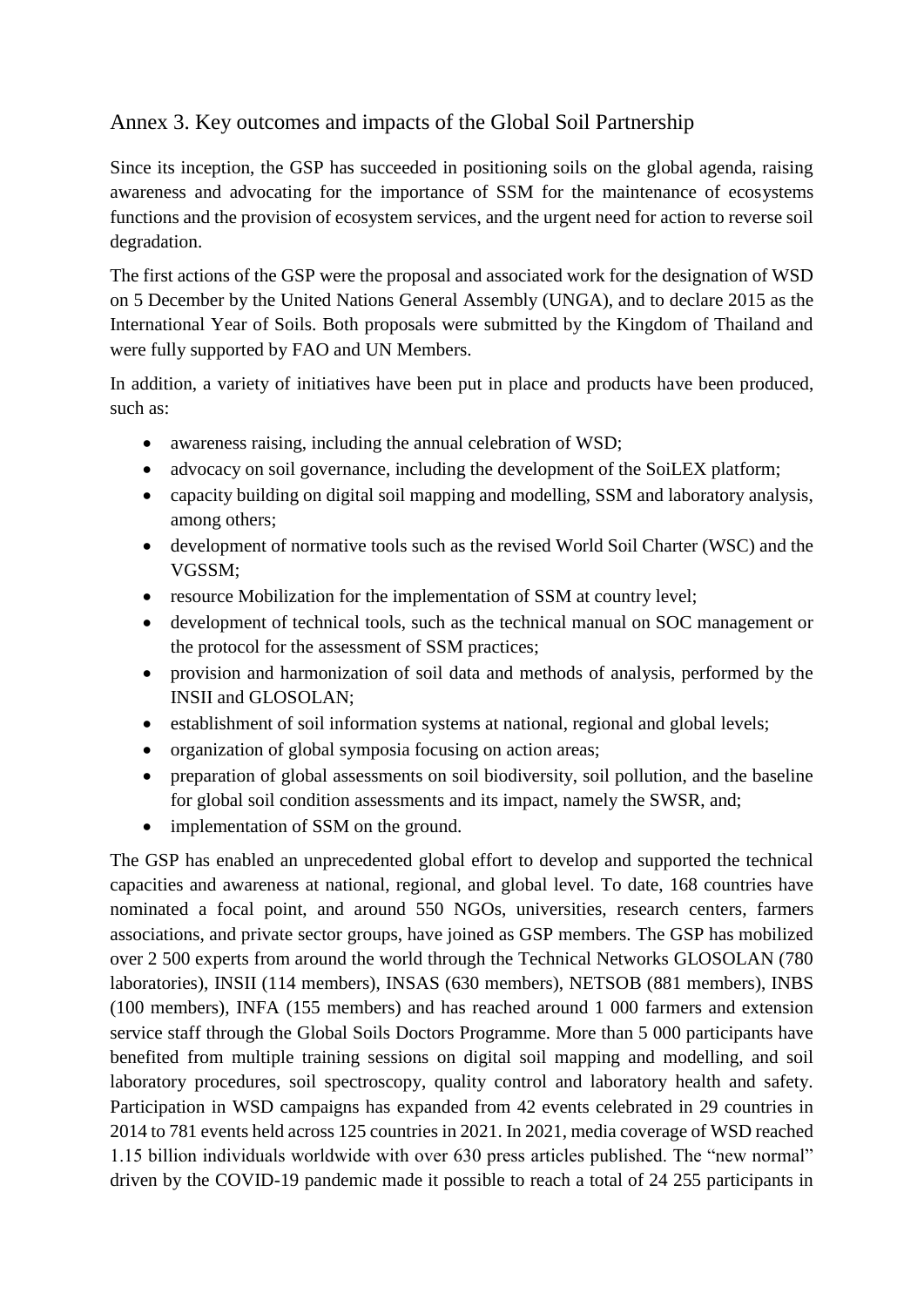83 webinars and meetings in 2021. The nine FAO soils websites peaked at over 3 million page views, while the GSP newsletter boasted 36 000 subscribers. GSP members and partners have contributed to the joint development of over 60 technical and normative tools and documents.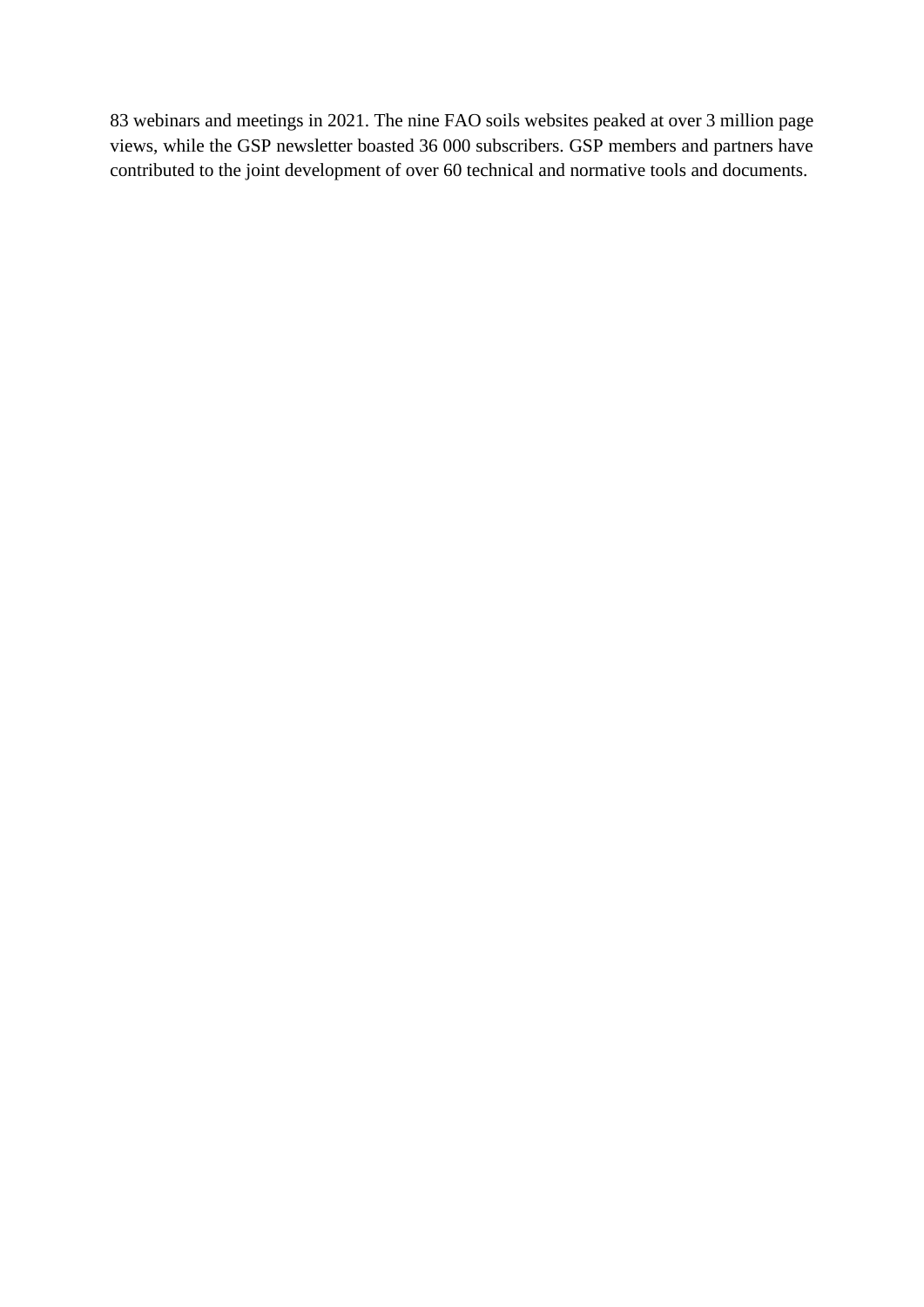# <span id="page-23-0"></span>Annex 4. International commitments and initiatives related to soils

Many existing international commitments and initiatives partially recognize the role of soils in addressing global challenges. These include:

- i. International binding agreements:
	- The Committee on World Food Security (CFS) (1974).
	- The Basel (1989), Rotterdam (1998), and Stockholm (2001) Conventions (BRS).
	- The Convention on Biological Diversity (CBD) (1993).
	- The UN Convention to Combat Desertification (UNCCD) (1994).
	- The UN Framework Convention on Climate Change (UNFCCC) (1994).
	- Alpine Convention (1995).
	- Minamata Convention (2013).
	- The Paris Agreement (2015).
- ii. International non-binding agreements:
	- Voluntary Guidelines on Responsible Governance of Tenure of Land, Forestry and Fisheries (Committee on Food Security, VGGTs) (2012).
	- 2030 Agenda for Sustainable Development and the Sustainable Development Goals (SDGs) (2015).
	- Global Action Plan on Antimicrobial Resistance (World Health Assembly) (2015).
	- Koronivia Joint Work on Agriculture (UNFCCC) (2017).
	- Declaration towards a Pollution-Free Planet (UN Environment Assembly) (2017).
	- UN Global Campaign on Sustainable Nitrogen Management (2019).
	- UN Decade on Ecosystem Restoration (2021-2030).
	- UN Food System summits (2021).
	- The Communiqué of the Global Forum for Food and Agriculture (2022).

In addition, there are multiple international partnerships and initiatives covering various aspects of soil health. The GSP, as a network of networks, should strengthen identification and cooperation with all these initiatives and develop a mechanism for mutual communication that favors the exchange of experiences and interests.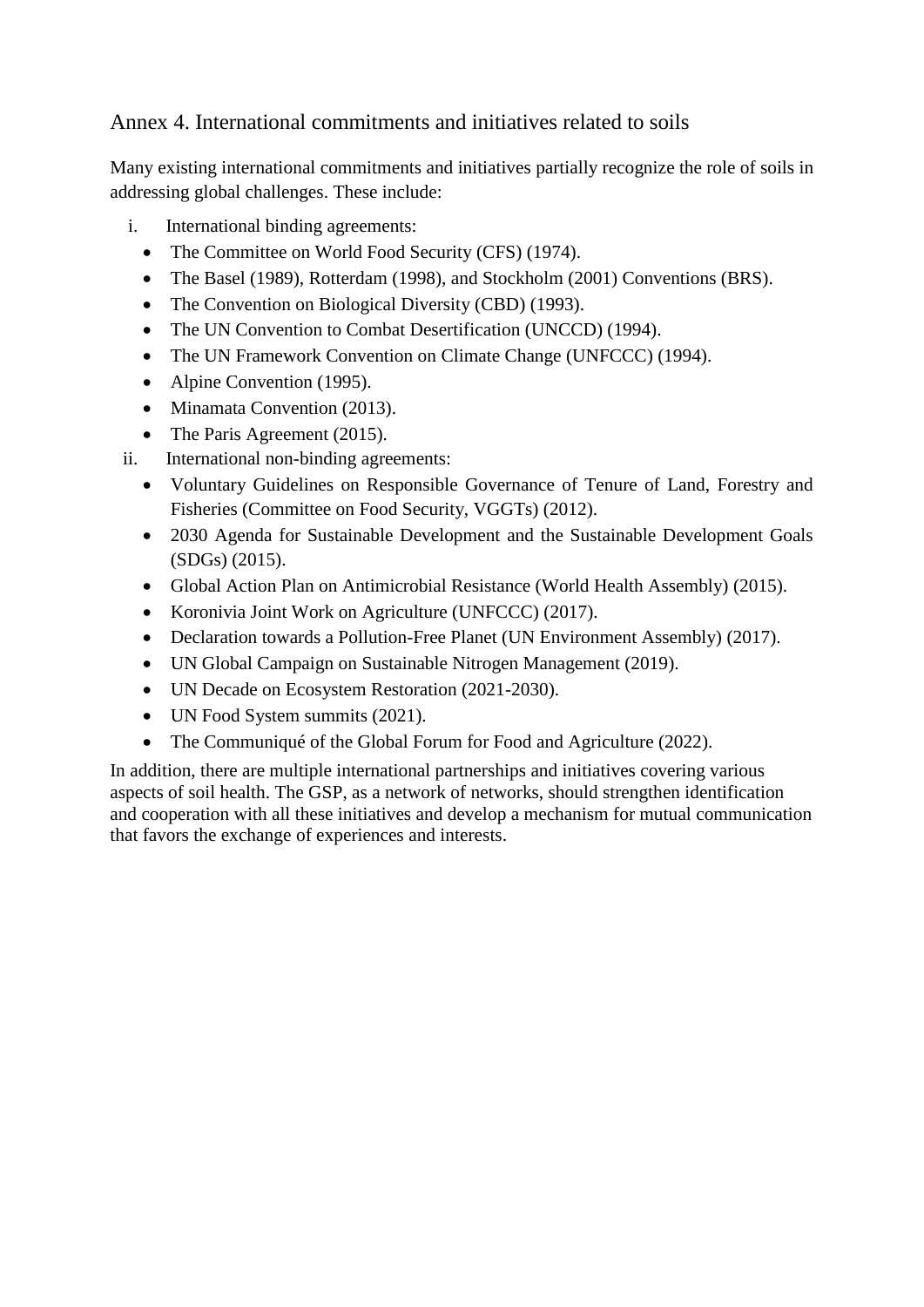# <span id="page-24-0"></span>Annex 5. Members of the Open-ended Working Group

|                                              |                                    | кединаттергезентан уез унзиса на агриаленсат от цет $\bar{y}$                                                                                                                                        |
|----------------------------------------------|------------------------------------|------------------------------------------------------------------------------------------------------------------------------------------------------------------------------------------------------|
| <b>NAME</b>                                  | <b>COUNTRY</b>                     | <b>INSTITUTION</b>                                                                                                                                                                                   |
| Tarik<br><b>BENABDELOUAHAB</b>               | Morocco                            | Chef du Département de l'Environnement et des<br>Ressources Naturelles (Division Scientifique) à l'Institut<br>National de la Recherche Agronomique                                                  |
| Hans BRAND                                   | The Netherlands                    | Policy Coordinator Food Security (FAO and Multilateral<br>Cooperation), Department of European, International and<br>Agro-economic Policy (EIA), Ministry of Agriculture,<br>Nature and Food Quality |
| Sarah BURR                                   | Australia                          | Director, National Soil Policy Section, Department of<br>Agriculture, Water and the Environment                                                                                                      |
| <b>Samuel Jose FRANCKE</b><br><b>CAMPAÑA</b> | Chile                              | Director of the National program for the Management of<br>Watersheds and Soil and Water Conservation, CONAF                                                                                          |
| Luiz Fernando<br><b>CARVALHO LEITE</b>       | <b>Brazil</b>                      | General Coordinator of Soil and Water Conservation -<br>Ministry of Agriculture, Livestock and Food Supply                                                                                           |
| Gaius EUDOXIE                                | Trinidad and<br>Tobago             | University of West Indies                                                                                                                                                                            |
| Elena HAVLICEK                               | Switzerland                        | Federal Office for the Environment (FOEN), Soil and<br><b>Biotechnology Division</b>                                                                                                                 |
| Dave KNAEBEL                                 | <b>United States of</b><br>America | National Program Leader - Soil Biology, USDA -<br>Agricultural Research Service - Office of National<br>Programs                                                                                     |
| Pavel KRASILNIKOV                            | <b>Russian Federation</b>          | Acting Dean of Soil Science Faculty, Lomonosov<br><b>Moscow State University</b>                                                                                                                     |
| Paul MAKUFA                                  | Democratic<br>Republic of Congo    | Laboratoire de Pédologie de l'Université de Kinshasa                                                                                                                                                 |
| Traore MAMOUDOU                              | <b>Burkina Faso</b>                | Institut de l'Environnement et de Recherches Agricoles<br>(INERA)                                                                                                                                    |
| Klaas MAMPHOLO                               | South Africa                       | Ministry of Agriculture                                                                                                                                                                              |
| <b>Botle Esther</b><br><b>MAPESHOANE</b>     | Lesotho                            | National University of Lesotho                                                                                                                                                                       |
| Gina NILO                                    | Philippines                        | Assistant Director, Bureau of Soils and Water<br>Management                                                                                                                                          |
| Mahendra PERSAUD                             | Guyana                             | Plant Breeder/Chief Scientist, Guyana Rice Development<br>Board                                                                                                                                      |
| Bashiru Ademola RAJI                         | Nigeria                            | University of Ilorin Kwara state                                                                                                                                                                     |
| Harifidy RAKOTO<br><b>RATSIMBA</b>           | Madagascar                         | L'Université d'Antananarivo                                                                                                                                                                          |
| Helena SOINNE                                | Finland                            | Senior Scientist, Natural Resources Institute of Finland,<br><b>LUKE</b>                                                                                                                             |
| <b>Thanawat TIENSIN</b>                      | Thailand                           | Permanent Representation of Thailand to FAO                                                                                                                                                          |
| <b>Bob TURNOCK</b>                           | Canada                             | Agriculture and Agrifood Canada                                                                                                                                                                      |
| Nicole WELLBROCK                             | Germany                            | Head of Soil protection and forest health, Thünen<br>Institute of Forest Ecosystems                                                                                                                  |

# **Regional representatives (listed in alphabetical order)**